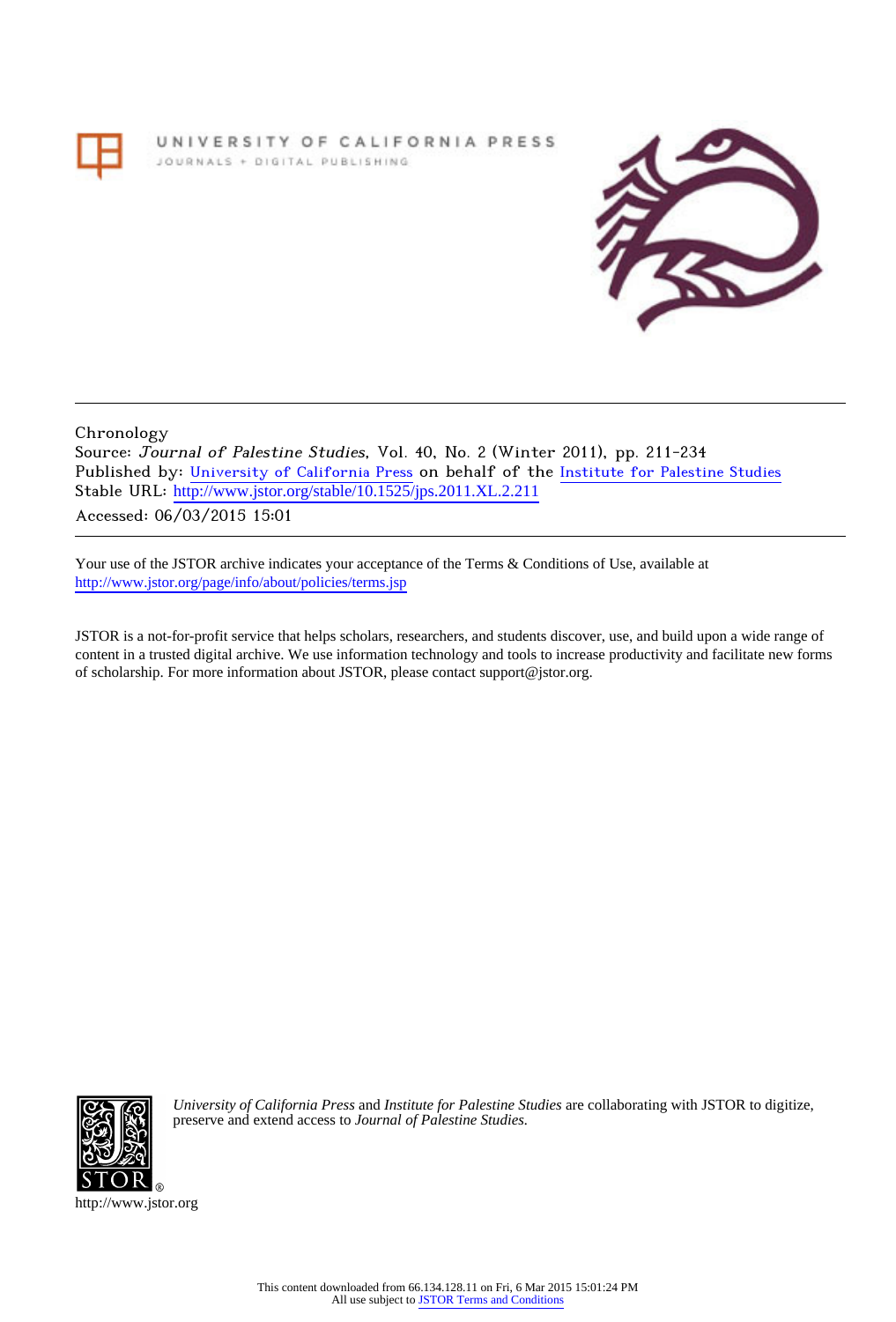# **Chronology**

# 16 August–15 November 2010

Compiled by Michele K. Esposito

*This section is part 108 of a chronology begun in* **JPS** *13, no. 3 (Spring 1984). Chronology dates reflect Eastern Daylight Time (EDT). For a more comprehensive overview of events related to the al-Aqsa intifada and of regional and international developments related to the peace process, see the Quarterly Update on Conflict and Diplomacy in this issue.*

# **16 AUGUST**

As the quarter opens, **Israel** has eased (as of 6/2010) its blockade on Gaza, replacing the blanket ban on imports with two lists of prohibited and regulated items, allowing in more (and more varied) food items, construction materials, and commercial goods, but keeping imports only slightly above subsistence and continuing to bar exports. The **Israel Defense Forces (IDF)** enforces a 300-meter-deep no-go zone inside the full length of the Gaza border and limits the Palestinian fishing zone off Gaza to 500–1,000 m off the immediate Bayt Lahiya (northern) and Rafah (southern) coasts, and 3 nautical miles elsewhere—placing 17% of Gaza's total landmass, including 35% of its viable agricultural areas, and 85% of the maritime areas allocated under the Oslo accords offlimits to Palestinians. In the West Bank, Israel's easing of restrictions on Palestinian movement between major population centers (which began in summer 2009) continues, and IDF operations are relatively few. Today, **IDF** troops on the s. Gaza border e. of Khan Yunis fire on a group of Islamic Jihad mbrs. burying explosive devices nr. the border fence, killing **1 Islamic Jihad mbr.**; the Palestinians return fire, lightly wounding 1 IDF soldier. Hrs. later, **unidentified Palestinians** fire 2 **Qassam rockets** fr. Gaza into Israel, causing no damage or injuries. In the West Bank, the **IDF** conducts late-night arrest raids, house searches in al-'Arub refugee camp (r.c.) and 2 villages nr. Hebron. **Jewish settlers** fr. Shvut Rachel nr. Nablus uproot 100 nearby Palestinian olive trees. **Israel's Housing Min.** approves construction of a new

settler-only bypass road to link Ma'ale Adumim settlement e. of Jerusalem with the new E1 settlement area in East Jerusalem; explaining the decision, the Housing Min. states that "the decision to freeze construction in [West Bank settlements] does not include services for existing structures." (JP, YA 8/16; NYT 8/17; PCHR 8/19; OCHA 8/20)

#### **17 AUGUST**

In the morning, members of the **Palestinian Popular Resistance Comm. (PRCs),** retaliating for the death of an Islamic Jihad mbr. on 8/16, fire 2 **mortars**  across the s. Gaza border at IDF troops operating inside Israel, lightly injuring 2; the **IDF** returns fire but no injuries are reported. Late in the evening, the **IDF** responds with 6 **air strikes** targeting a deserted house near the c. Gaza border e. of Gaza Valley village (destroying it, a well, and damaging a nearby factory) and several smuggling tunnels on the Rafah border, causing no injuries. During the day, **IDF** troops make a brief incursion in to s. Gaza to level lands e. of Abassan to clear lines of sight; fire warning shots at Palestinians staging a nonviolent march to the Erez crossing to protest Israel's imposition of a no-go zone along the border, causing no injuries. In the West Bank, **Jewish settlers** fr. Karnei Shomron settlement nr. Qalqilya stone passing Palestinian vehicles, causing no injuries. An **Israeli court** rules that **Israel** is responsible for the 1/2007 death of a 10-yr.-old Palestinian girl who was fatally shot by Israeli border police while observing a Palestinian demonstration from a

*Journal of Palestine Studies* Vol. XL, No. 2 (Winter 2011), pp. 211–234, ISSN: 0377-919X; electronic ISSN: 1533-8614. © 2011 by the Institute for Palestine Studies.All rights reserved. Please direct all requests for permission<br>to photocopy or reproduce article content through the University of California Press's<br>Rights and Permissions web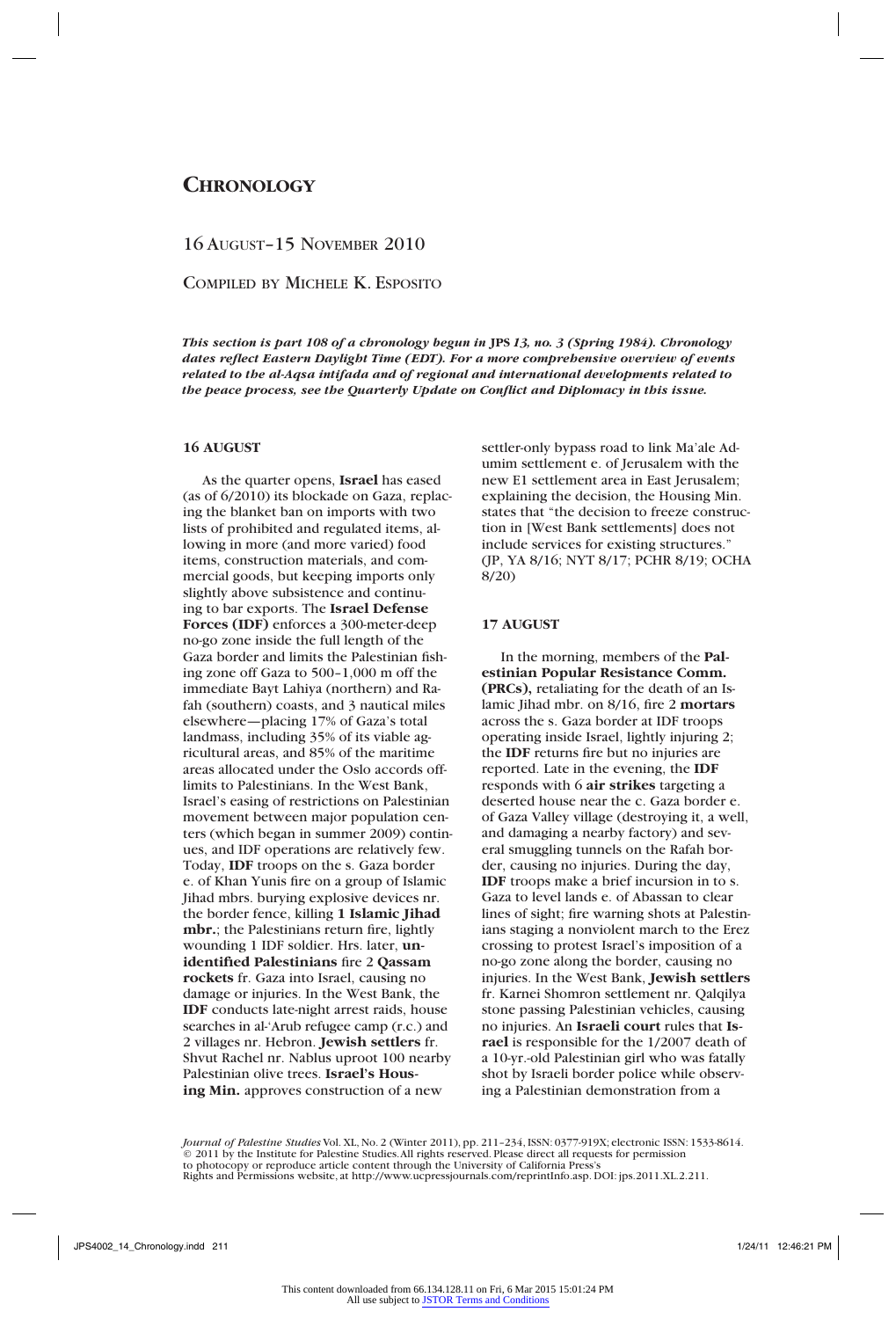distance; the border police alleged she was hit by a rock thrown by protesters, but the court finds that "there cannot be any dispute . . . that Abir was hit by a rubber bullet fired by border police, meaning the fire was conducted either due to negligence or violation of the rules of engagement." (JP 8/17; AFP 8/18; PCHR 8/19; OCHA 8/20)

**Lebanon** passes a law granting the country's approximately 400,000 **Palestinian refugees** the same rights to work as other foreigners and giving them access to social security benefits, easing decades of restrictions that had barred them from all but menial jobs. (NYT 8/18) (see Quarterly Update for details)

### **18 AUGUST**

In the West Bank, the **IDF** makes a latenight incursion into Issawiyya outside Jerusalem, taking over a hilltop and firing into the air; no casualties are reported. (PCHR 8/19, 8/26; OCHA 8/27)

#### **19 AUGUST**

In the West Bank, the **IDF** conducts late-night arrest raids, house searches nr. Hebron. (PCHR 8/26; OCHA 8/27)

#### **20 AUGUST**

**U.S. Secy. of State Hillary Clinton** announces that the U.S. will host **Palestinian Authority (PA) Pres. Mahmud Abbas** and **Israeli PM Benjamin Netanyahu** in Washington on 9/2 for their 1st face-to-face peace negotiations since late 2008, with the U.S. believing a final status deal could be reached within a yr. The **Quartet** simultaneously issues a statement reiterating its endorsement of direct talks toward a final agreement that "ends the occupation which began in 1967" and results in the creation of a Palestinian state; calls on "both sides to observe calm and restraint, and to refrain from provocative actions and inflammatory rhetoric." **Netanyahu**'s office quickly welcomes the proposal. (AP 8/20; NYT, WP 8/21) (see Quarterly Update for details)

**Palestinians** (accompanied by Israeli and international activists in some locations) hold weekly nonviolent demonstrations against the separation wall, land confiscations, and settlement expansion in Bil'in, Ni'lin, al-Ma'sara, and Dayr Nizam/ Nabi Salih. **IDF** soldiers fire rubber-coated steel bullets, tear gas, and stun grenades at the protesters; 10s suffer tear gas inhalation, and 1 Norwegian activist is arrested. (PCHR 8/26; OCHA 8/27)

#### **21 AUGUST**

No Israeli-Palestinian violence is reported. (PCHR 8/26; OCHA 8/27)

#### **22 AUGUST**

In the West Bank, the **IDF** patrols in Bidya village nr. Salfit at midday and in Qalqilya and Rafat w. of Salfit in the evening without making any arrests; conducts arrest raids, house searches nr. Qalqilya in the evening, nr. Ramallah late at night. **Jewish settlers** escorted by **IDF** troops enter Nablus to pray at Joseph's Tomb. (PCHR 8/26; OCHA 8/27)

#### **23 AUGUST**

**Abbas** accepts the 8/20 **U.S.** invitation to open direct talks with **Israel** in Washington on 9/2 but states that "If Israel resumes settlement activities in the Palestinian territories, including Jerusalem, we cannot continue negotiations." (NYT, WT 8/24) (see Quarterly Update for details)

In the West Bank, the **IDF** conducts late-night arrest raids, house searches nr. Tubas. The **IDF** also forces 3 Palestinian families to demolish their **homes** in the Jerusalem suburb of Sur Bahir, displacing 21 individuals; **Jewish settlers** raid a Palestinian home nr. Tulkarm, hold the family hostage inside while they burn 5 dunams (d.;  $4 d. = 1$  acre) of agricultural land. (PCHR 8/26; OCHA 8/27)

#### **24 AUGUST**

**IDF** troops on the n. Gaza border fire warning shots at Palestinians scavenging for construction materials in the fmr. Jewish settlement sites nr. the border, causing no injuries. **IDF** troops make a brief incursion into n. Gaza nr. Bayt Lahiya, patrolling the border area without incident. In the West Bank, the **IDF** patrols in Azun village nr. Qalqilya in the afternoon without incident; sends undercover units in vehicles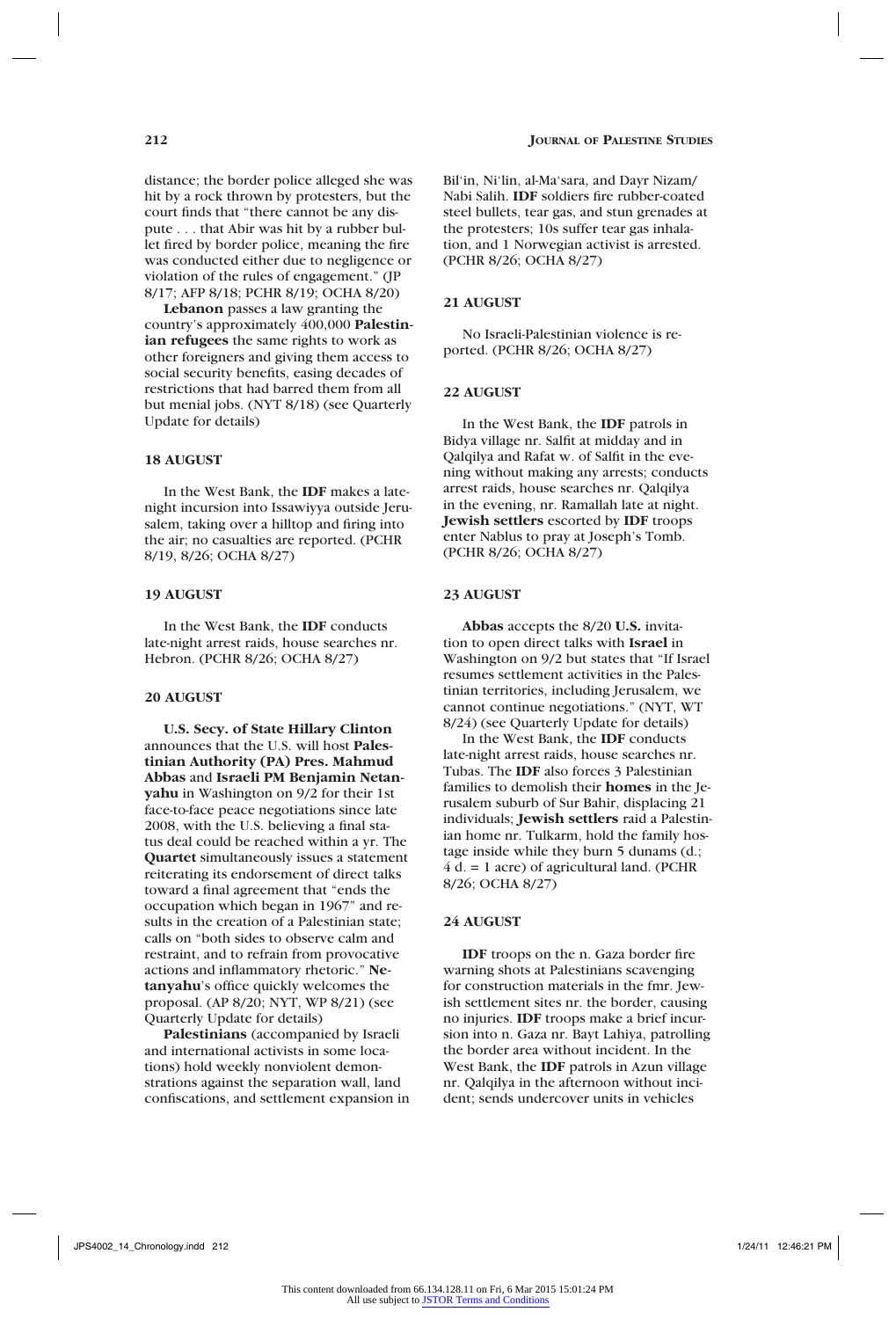with Palestinian license plates into Bayt Umar village nr. Hebron, where they raid a home and arrest 1 Palestinian; conducts late-night house searches in Tulkarm and nr. Bethlehem and Salfit, arresting 1 Palestinian and summoning others for interrogation. (PCHR 8/26; OCHA 8/27)

# **25 AUGUST**

**Israel** increases industrial fuel imports to Gaza, allowing Gaza's electricity plant to run on 2 turbines instead of 1 for the first time since 2/2010, cutting rolling power outages across the Strip from 8–12 hrs./day to 4–6 hrs./day. **Unidentified Palestinians**  fire a **mortar** fr. n. Gaza into Israel, causing no damage or injuries. Twice during the morning, **IDF** troops on the n. Gaza border fire warning shots at Palestinians scavenging for construction materials in the fmr. Jewish settlement sites nr. the border, wounding 1. In the West Bank, the **IDF** patrols in 3 villages nr. Jenin, 1 village nr. Ramallah, 1 village nr. Salfit late at night without conducting searches or making arrests; conducts synchronized late-night arrest raids, house searches in 3 other villages nr. Ramallah. During the day in Ramallah, **plainclothes PA security forces (PASF) and/ or general intelligence officers** break up a meeting of **200 Palestinian opposition** figures convened to draft a statement protesting Abbas's 8/23 decision to resume direct negotiations with Israel; uniformed PASF officers waiting outside the venue question the participants as they leave (see Quarterly Update for details). (AP, YA 8/25; PCHR 8/26; OCHA 8/27; HA 8/30; WT 9/1; PCHR 9/2; OCHA 9/3)

#### **26 AUGUST**

In the West Bank, the **IDF** conducts patrols without incident in 3 villages nr. Tulkarm and 1 nr. Jericho during the day, and in 2 villages nr. Salfit and 1 nr. Qalqilya late at night. **Jewish settlers** attempt to break into al-'Ayn Mosque in Silwan in East Jerusalem but are confronted by Palestinians and removed by Israeli security forces. (PCHR 9/2; OCHA 9/3)

# **27 AUGUST**

In the West Bank, the **IDF** conducts daytime patrols in Azun nr. Qalqilya and Taybeh nr. Ramallah without incident. **Palestinians** (accompanied by Israeli and international activists in some locations) hold weekly nonviolent demonstrations against the **separation wall**, land confiscations, and settlement expansion in Bil'in, Ni'lin, al-Ma'sara, and Dayr Nizam/Nabi Salih. **IDF** soldiers fire rubber-coated steel bullets, tear gas, and stun grenades at the protesters; 10s suffer tear gas inhalation, 6 Palestinians (including 1 journalist) and 1 American activist are injured, and 4 Palestinian paramedics and 2 Israeli activists are arrested (all are released the same day). **Senior Popular Front for the Liberation of Palestine (PFLP) officials** take part in the Bil'in demonstration to commemorate the 9th anniversary of the assassination of PFLP Secy. Gen. Abu Ali Mustafa. **Jewish settlers** fr. Suissa settlement nr. Hebron stone and beat Palestinian shepherds grazing flocks nr.

### **28 AUGUST**

**IDF** troops on the n. Gaza border fire warning shots at Palestinians scavenging for construction materials in the fmr. Jewish settlement sites nr. the border, wounding 2 Palestinians and 2 donkeys. Late at night, the **IDF** sends troops into the no-go zone e. of Bureij r.c. in c. Gaza in pursuit of **Islamic Jihad** mbrs. operating near the border; the sides exchange fire and the IDF calls reinforcements and shells the area, lightly injuring 3 Islamic Jihad mbrs. In the West Bank, the **IDF** patrols in Haris village nr. Salfit in the afternoon, conducting no searches and making no arrests; conducts late-night arrest raids, house searches in Qalqilya, Ramallah, and nr. Hebron. (PCHR 9/2; OCHA 9/3)

the settlement. (PCHR 9/2; OCHA 9/3)

# **29 AUGUST**

In the West Bank, the **IDF** conducts daytime patrols in 2 villages nr. Salfit and late-night patrols in Azun nr. Qalqilya, conducting no searches and making no arrests. (PCHR 9/2; OCHA 9/3)

### **30 AUGUST**

In the West Bank, the **IDF** moves back into Azun village in the morning (see 8/29), raiding an auto repair shop and confiscating 6 cars with Israeli license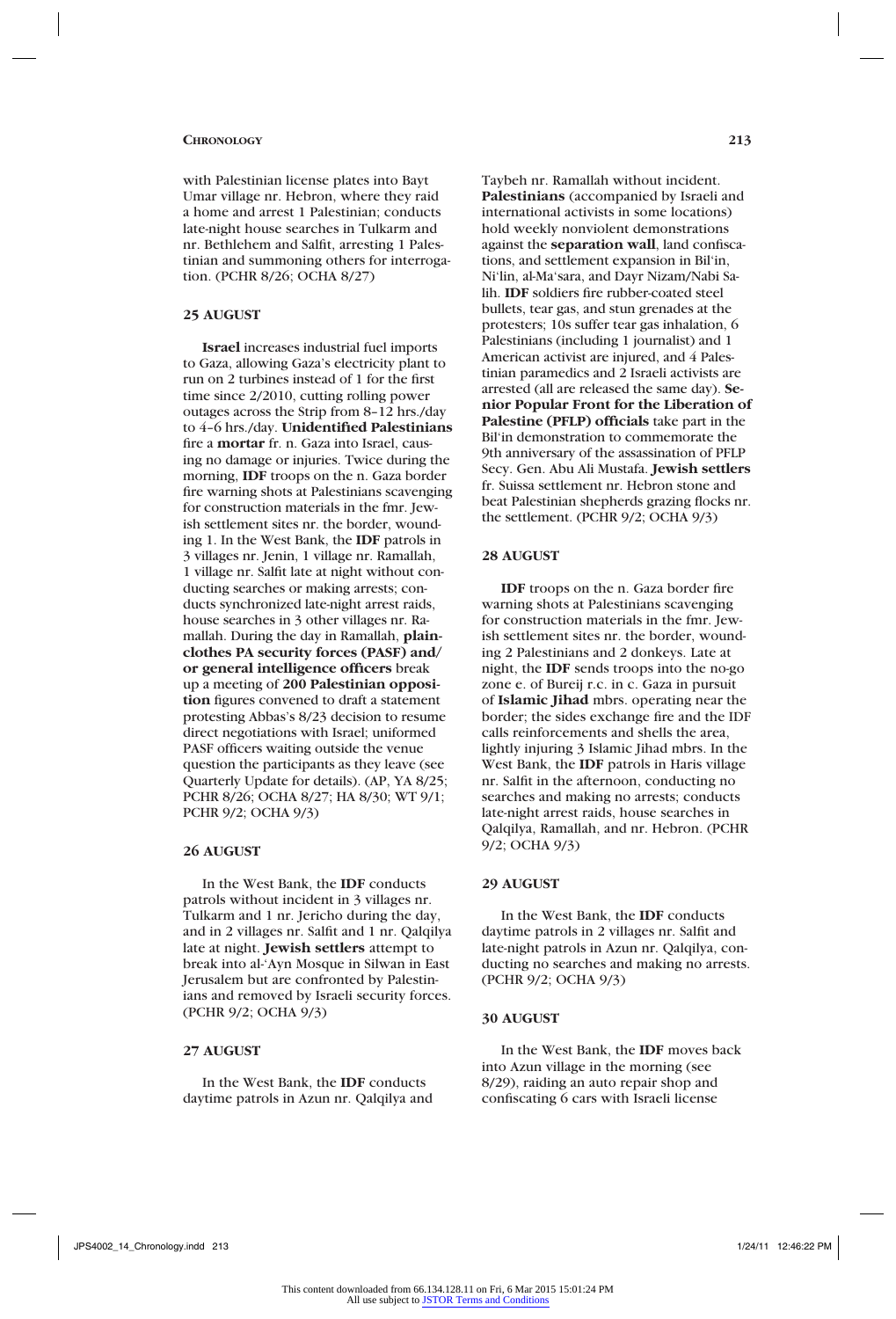plates; conducts afternoon patrols in 4 other villages nr. Qalqilya, 1 nr. Tulkarm, withdrawing without incident; conducts late-night patrols in Tulkarm, nearby Anabta, and Kafr al-Dik nr. Salfit, conducting no searches and making no arrests; conducts late-night arrest raids, house searches in al'Arub r.c. nr. Hebron. In Jerusalem, **Israeli security forces** raid the Wadi Hilwa quarter of Silwan, detaining 5 Palestinians for questioning, releasing all but 1 the same day. (PCHR 9/2; OCHA 9/3)

#### **31 AUGUST**

**Hamas's military wing, the Izzeddin al-Qassam Brigades (IQB),** takes responsibility for shooting at a Jewish settler vehicle driving nr. Hebron (in area C, under full Israeli control, where the PASF is not allowed to operate), killing **4 Jewish settlers**, including a pregnant woman, marking the deadliest West Bank attack on Israelis in more than 2 yrs. and the first staged by Hamas since before the 1/2006 elections. Both **Abbas** and **Netanyahu** say the attack should not derail peace talks. The **YESHA settlement council**  vows to renew construction in West Bank settlements immediately, before the temporary freeze ends, to demonstrate Israelis' "resolve against terrorism." Following the attack and throughout the night, the **IDF** seals the entrances to Hebron, Halhul, and al-Fawar r.c. and imposes a curfew on nearby Bani Na'im village, raiding and searching homes and detaining Palestinians with suspected connections to Hamas. Meanwhile, **Jewish settlers** implementing their "price-tag" doctrine to punish Palestinians for any state acts against settlers, beat Palestinian farmers working their land nr. Emanuel settlement nr. Salfit and stone Palestinian vehicles traveling on the Nablus–Qalqilya road (2 separate incidents) as well as on a road bypassing Yitzhar settlement nr. Nablus. **Jewish settlers** fr. Kiryat Arba in Hebron attempt to break into a nearby Palestinian home but are prevented by the IDF. Late at night, the **IDF** patrols 2 villages nr. Salfit; no incidents are reported. The **UN Office for the Coordination of Humanitarian Affairs (OCHA)** reports that in the previous wk. **3 Palestinians** were killed in 2 separate tunnel collapses on the Rafah border. (NYT, WP, WT 9/1; PCHR 9/2; OCHA 9/3)

#### **1 SEPTEMBER**

On the eve of ceremonies reopening direct Israeli-Palestinian talks, **U.S. Pres. Barack Obama** holds separate meetings with **Abbas**, **Netanyahu**, **Egyptian pres. Husni Mubarak**, and **Jordan's King Abdullah**. In the evening, Obama hosts the leaders for a working dinner at the White House. (WP 9/1; NYT 9/2) (see Quarterly Update for details)

In the West Bank, the **IDF** continues to impose a curfew on Palestinian areas nr. the site of the 8/31 attack nr. Hebron and carries out house-to-house searches for the Hamas mbrs. involved, rounding up scores of Palestinians with suspected ties to the organization. In the evening, **IQB gunmen** shoot at another Jewish settler vehicle nr. Ramallah, in area C, wounding 2 settlers (1 seriously). The **IDF** also conducts latenight arrest raids, house searches in and around Hebron, and nr. Ramallah, Salfit, Tulkarm. **Jewish settlers** retaliating for the 8/31 Hamas attack stake out a 15-d. plot of Palestinian land (exact location not reported) for a new settlement outpost but leave the area by nightfall, stone Palestinian vehicles on the Nablus–Qalqilya road, and vandalize a Palestinian home and set fire to adjacent grass land in Hebron. Meanwhile, in Gaza, **IDF** troops on the Israeli side of the Erez crossing fire warning shots at Palestinians scavenging for construction material in the demolished Erez industrial zone, causing no injuries. The **IDF** also makes an incursion into the s. Gaza border areas e. of al-Shuka, accompanied by drones and helicopters, but withdraws 6 hrs. later without incident. (NYT, PCHR 9/2; PCHR 9/8; OCHA 9/17)

### **2 SEPTEMBER**

**Direct Israeli-Palestinian negotiations** are formally relaunched at a ceremony at the State Dept. in Washington, with **Abbas** and **Netanyahu** pledging to meet again on 9/13–14 in Egypt and then every 2 weeks thereafter to "keep momentum going." Clinton, Abbas, Netanyahu, and **U.S. special envoy George Mitchell** meet, after which Abbas and Netanyahu meet privately for 90 mins. Mitchell then announces that the leaders have decided to work toward a "framework agreement" within a year that would outline "the compromises each side must be ready to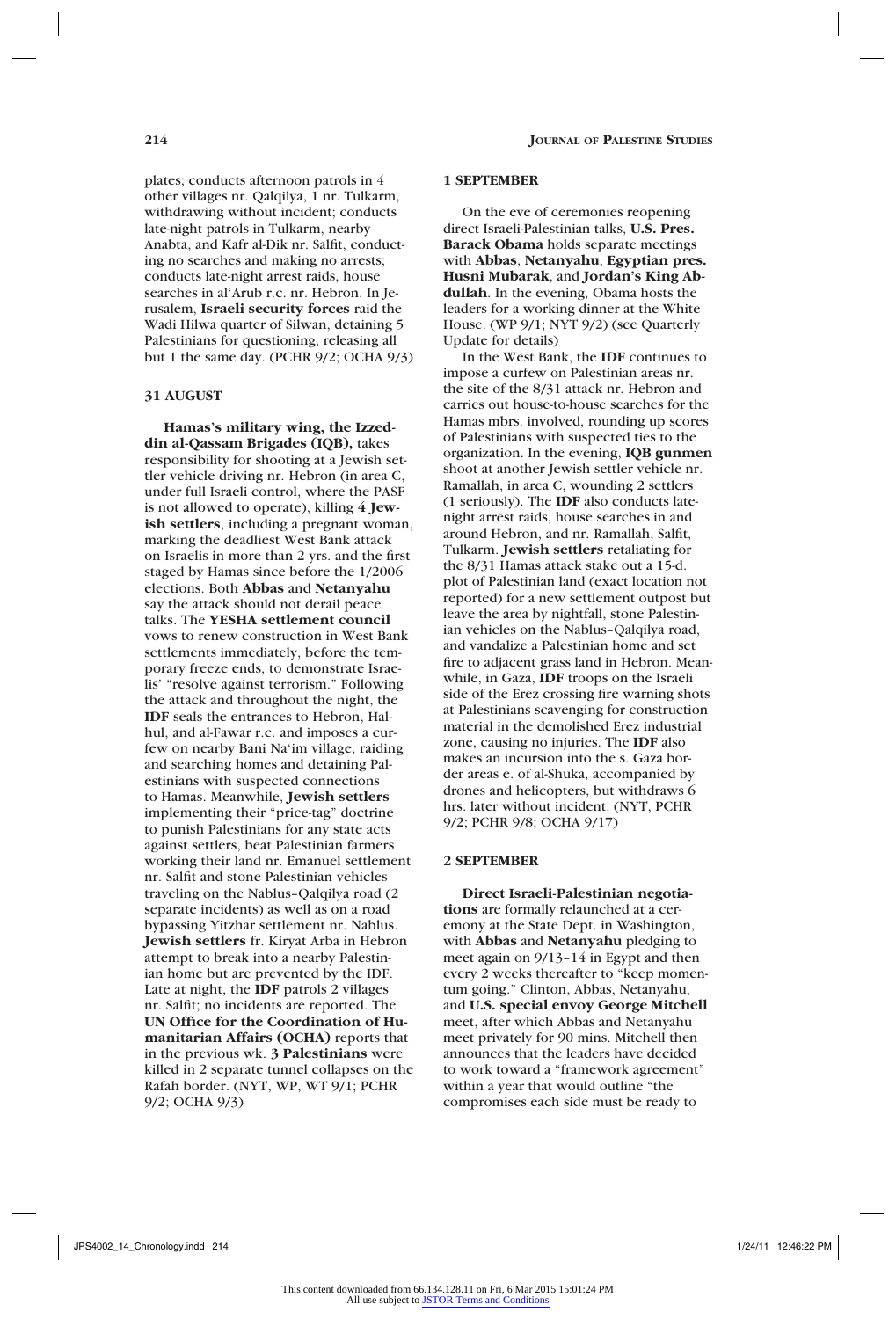make" to achieve peace as a 1st step before attempting to iron out a comprehensive peace treaty. (NYT, WP, WT 9/3) (see Quarterly Update for details)

For a 3d day in a row, **IQB gunmen** fire on a Jewish settler vehicle driving in West Bank area C, causing no injuries. Asked if Hamas's political leadership approved the recent string of shootings, West Bank **IQB spokesman Abu Ubaidah** says the operations are "in harmony with the attitude of the political wing." The **PASF** says that since the 1st shooting on 8/31, they have detained 300 Hamas mbrs. Late in the evening, the **IDF** patrol in villages nr. Jericho, Nablus, Qalqilya, and Salfit, making no arrests; conducts arrest raids in Hebron (shooting and wounding 1 Palestinian, releasing him to the Palestinian Red Crescent Society) and neighboring al-'Arub r.c. **Jewish settlers** fr. Halamish settlement nr. Ramallah stone Palestinian vehicles driving by the settlement. **Jewish settlers** fr. Shilo settlement nr. Ramallah stone Palestinian cars on the Ramallah–Nablus road. Unidentified **Jewish settlers** stone Palestinian vehicles driving nr. Nablus. PCHR reports that **Israel's Gihon Water Company** recently sent letters to churches and nunneries in the Old City of Jerusalem warning that their water service will be cut off if they do not immediately pay water consumption fees accumulated since 1967; historically, religious establishments in Jerusalem have been exempt from such fees. (PCHR 9/2; WP 9/4; PCHR 9/8; OCHA 9/17)

#### **3 SEPTEMBER**

In the West Bank, the **IDF** occupies 2 Palestinian homes nr. a settler-only bypass road in Hebron as observation posts; conducts evening and late-night patrols in villages nr. Nablus, Qalqilya, Salfit, and Tulkarm, making no arrests; conducts latenight arrest raids, house searches in and around Hebron. **Palestinians** (accompanied by Israeli and international activists in some locations) hold weekly nonviolent demonstrations against the separation wall, land confiscations, and settlement expansion in Bil'in, Ni'lin, and Dayr Nizam/ Nabi Salih. **IDF** soldiers fire rubber-coated steel bullets, tear gas, and stun grenades at the protesters; 10s suffer tear gas inhalation and 1 Palestinian and 9 internationals are arrested. **Jewish settlers** gather at the evacuated Homesh settlement site nr.

Nablus, stone passing Palestinian vehicles. (PCHR 9/8; OCHA 9/17)

#### **4 SEPTEMBER**

**Unidentified Palestinians** fire a homemade Qassam **rocket** fr. Gaza into Israel, causing no damage or injuries. In response to this attack and the 8/31–9/2 Hamas shootings in the West Bank, the **IDF** carries out 2 air strikes on Rafah tunnels (killing **2 Palestinians**, injuring 2) and 1 on a tunnel on the Gaza-Israel border e. of Abassan in s. Gaza (causing no reported injuries). In the West Bank, the **IDF**  patrols in Tulkarm in the morning, making no arrests; occupies a Palestinian home in Hebron as an observation post; conducts evening and late-night patrols in villages nr. Nablus, Qalqilya, and Tulkarm, making no arrests. For a second day, **Jewish settlers** gather at the evacuated Homesh settlement site nr. Nablus and stone passing Palestinian vehicles. (CNN, JP 9/5; PCHR 9/8; OCHA 9/17)

#### **5 SEPTEMBER**

**IDF** troops on the n. Gaza border fire warning shots at Palestinians scavenging for construction materials in the evacuated settlement sites nr. the n. border, wounding 1. In the West Bank, the **IDF** patrol in and around Qalqilya and in villages nr. Salfit late at night, making no arrests. (PCHR 9/8; OCHA 9/17)

### **6 SEPTEMBER**

**Unidentified Palestinians** fire a **mortar** fr. Gaza into Israel, causing no damage or injuries. In the West Bank, the **IDF** sends undercover units into Sourif village nr. Hebron in 2 cars with Palestinian license plates, raiding a home and arresting 5 Palestinians; conducts evening and late-night patrols in villages nr. Hebron, Qalqilya, and Tulkarm, making no arrests; conducts late-night arrest raids, house searches in al'Arub r.c. and nr. Hebron and Salfit. (JP 9/6; PCHR 9/8; OCHA 9/17)

# **7 SEPTEMBER**

Overnight, **unidentified Palestinians**  fire a Qassam **rocket** fr. Gaza into Israel,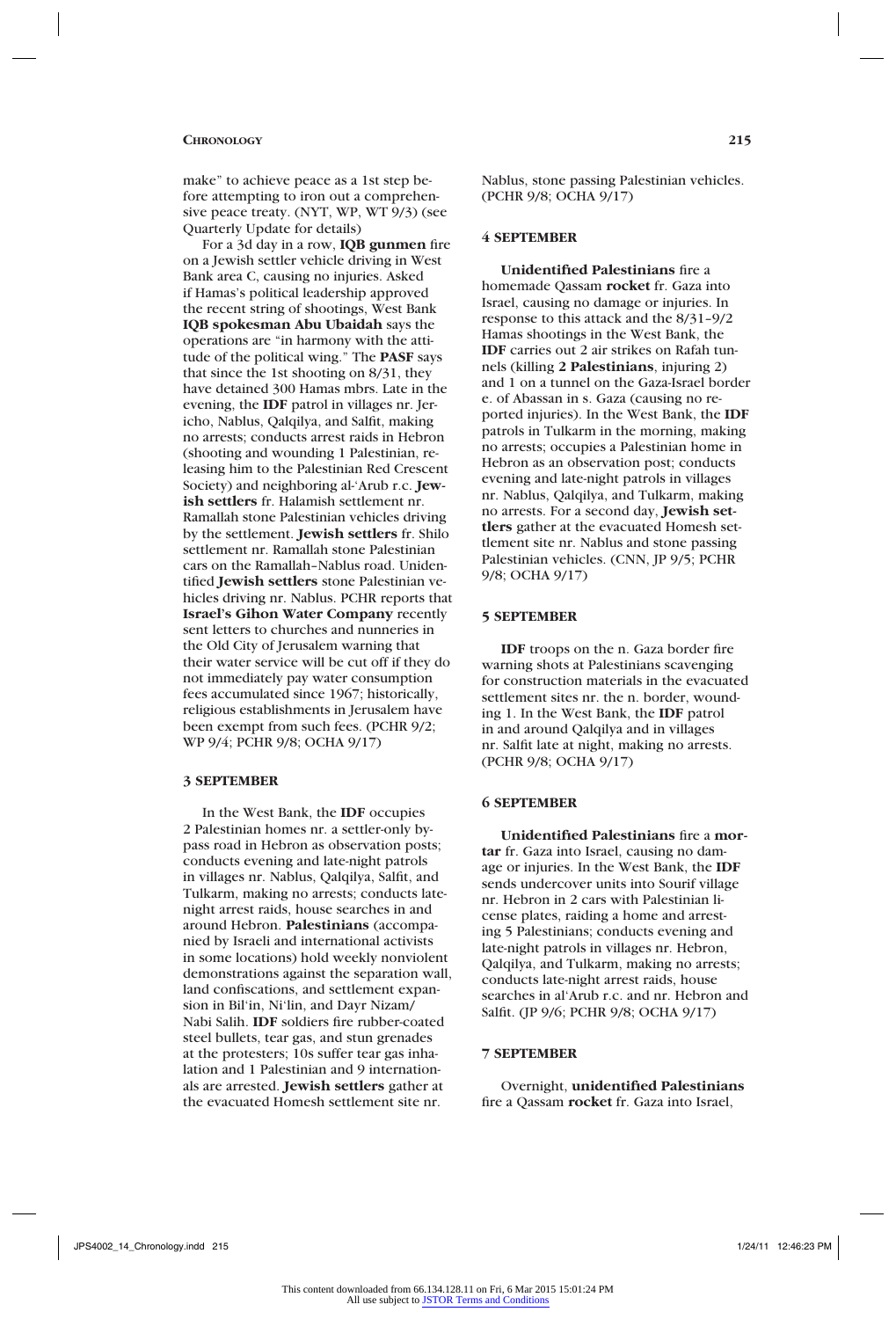causing no damage or injuries. (JTA 9/7; PCHR, YA 9/8, 9/16; OCHA 9/17)

### **8 SEPTEMBER**

**Unidentified Palestinians** fire a **mortar** fr. Gaza into Israel, causing light damage but no injuries. **Israel** seals the West Bank through 9/11 for the Rosh Hashanah holiday. In the West Bank, the **IDF** conducts late-night patrols without incident in Bayt Laqya nr. Ramallah. (AFP, JP, HA, YA 9/8; PCHR 9/16; OCHA 9/17)

# **9 SEPTEMBER**

**Unidentified Palestinians** fire 2 Qassam **rockets** fr. Gaza into Israel, causing no damage or injuries. (JP 9/9; PCHR 9/16; OCHA 9/17)

#### **10 SEPTEMBER**

Overnight, the **IDF** carries out 7 **air strikes** on Gaza (3 on Rafah tunnels and 4 on Hamas targets: 2 in Gaza City, 1 each on Bayt Hanun and Dayr al-Balah) and fires 6 tank shells across the border at Bayt Hanun in retaliation for recent Palestinian rocket and mortar fire, injuring 2 Hamas mbrs. In response, **unidentified Palestinians** fire another Qassam **rocket** fr. Gaza into Israel, causing no damage or injuries. In the West Bank, the **IDF** conducts late-night patrols in villages nr. Qalqilya, Salfit, and Tulkarm, checking Palestinian IDs but making no arrests. **Palestinians** (accompanied by Israeli and international activists in some locations) hold weekly nonviolent demonstrations against the separation wall, land confiscations, and settlement expansion in Bil'in and Ni'lin. **IDF** soldiers fire rubbercoated steel bullets, tear gas, and stun grenades at the protesters; 10s suffer tear gas inhalation, 1 Palestinian is moderately injured. (JP, YA 9/10; AFP 9/12; PCHR 9/16; OCHA 9/17)

#### **11 SEPTEMBER**

The **IDF** conducts evening and latenight patrols in villages nr. Ramallah, Salfit, and Tulkarm, making no arrests; conducts a late-night house search in Dura nr. Hebron, summoning 1 Palestinian for questioning. (PCHR 9/16; OCHA 9/17)

#### **12 SEPTEMBER**

**IDF** troops on the n. Gaza border fire 5 tank shells at Palestinian shepherds tending a flock 600 m. fr. the border fence, killing **3 Palestinian civilians** (a 91-yr.-old man, his teenage grandson, and another teenager) and their 30 sheep. In response, the **PRCs** fire 2 Qassam **rockets** fr. Gaza into Israel, causing no damage or injuries. In the West Bank, the **IDF** patrols in Marda nr. Salfit late at night, without incident; conducts late-night arrest raids, house searches in Bethlehem and nr. Qalqilya. (YA 9/12; AFP, WP, YA 9/13; PCHR 9/16; OCHA 9/17; JPI 9/24)

### **13 SEPTEMBER**

**Unidentified Palestinians** fire 2 **rockets** fr. Gaza into Israel, causing no damage or injuries. **IDF** troops on the Israeli side of the Erez crossing fire on Palestinians inside the Strip conducting a nonviolent protest march to the border to denounce Israel's imposition of a no-go zone. In the West Bank, the **IDF** conducts late-night arrest raids, house searches in and around Tulkarm and neighboring Nur Shams r.c.; conducts late-night patrols in 7 villages e. of Qalqilya, making no arrests; conducts late-night arrest raids, house searches in Jenin town and r.c.; conducts synchronized late-night incursions into 4 villages northwest of Salfit, searching a home and summoning 1 Palestinian for questioning in 1 case, patrolling without incident in 3 cases. **Jewish settlers** fr. Shvut Rachel nr. Ramallah seize and raze 15 d. of Palestinian agricultural land for expansion of the settlement. (JP, UPI, YA 9/13; JP, NYT 9/14; PCHR 9/16; OCHA 9/17)

#### **14 SEPTEMBER**

The **2d round of direct talks** opens in Sharm al-Shaykh, Egypt, with **Mubarak** hosting **Abbas**, **Netanyahu**, and **Clinton** for the first day of meetings with talks now set to continue in Jerusalem on 9/15 and Ramallah on 9/16, and thereafter alternating between Jerusalem and Jericho. The U.S. tries but is unable to secure Israeli-Palestinian agreement on the agenda for the talks. (YA 9/14; NYT, WP, WT 9/15; JPI 9/24) (see Quarterly Update for details)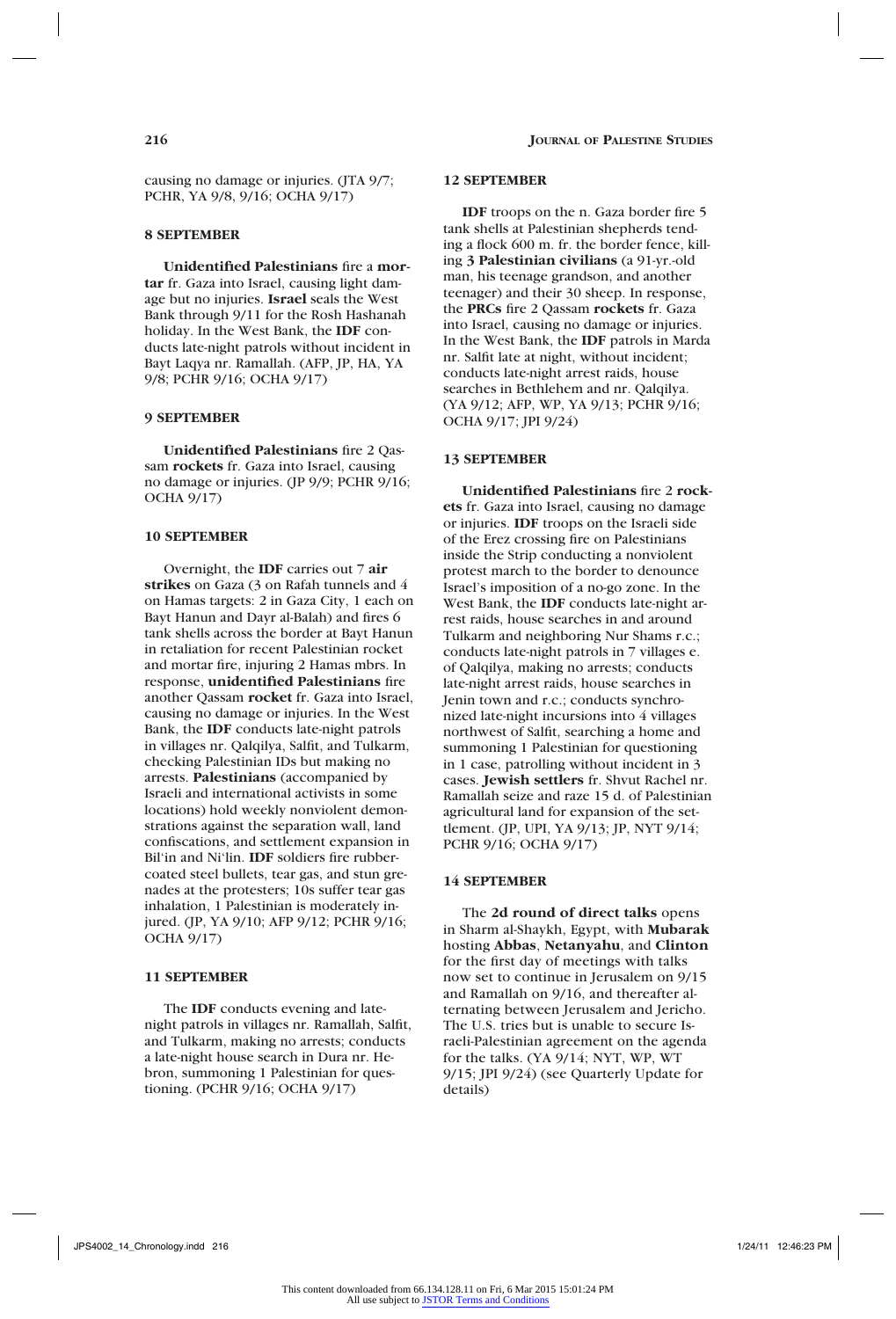As **Abbas** and **Netanyahu** meet in Egypt, **Israel's Jerusalem city planners** schedule a meeting for 10/7/2010 to debate construction of 1,362 new settlement housing units in Givat HaMatos s. of the Old City btwn. Gilo and Talpiot settlements. In addition, the Israeli construction company **Na'out HaPisga**, citing business losses, resumes construction of 2,400 settlement housing units in Mod'in Ilit settlement west of Ramallah that had been halted under the settlement freeze (see Quarterly Update for details). In Gaza, **IDF** troops make a brief incursion into c. Gaza e. of Gaza Valley village to level land in the no-go zone to clear lines of sight, firing 4 artillery shells at armed Palestinians in the area, seriously wounding 1 and cutting electricity to nearby areas. Late in the evening, **armed Palestinians** on the n. Gaza border fire an antitank missile at IDF troops operating inside Israel, causing no damage or injuries; IDF troops fire back, killing **1 armed Palestinian**, seriously wounding at least 1 other. In the West Bank, the **IDF** conducts arrest raids, house searches, patrols in 5 villages nr. Qalqilya between late afternoon and late evening; also conducts late-night arrest raids, house searches nr. Hebron. In Tel Aviv, **Israeli police** fatally shoot an **East Jerusalem Palestinian** who is handcuffed and in custody on charges of car theft, claiming that the Palestinian attacked an officer, who accidentally shot him. OCHA reports that since 9/1, **1 Palestinian** was fatally electrocuted in a tunnel accident on the Rafah border. (HA 9/14; PCHR 9/16; OCHA 9/17; JPI 9/24)

#### **15 SEPTEMBER**

**Abbas**, **Netanyahu**, **Clinton**, and **Mitchell** continue direct talks at Netanyahu's residence in Jerusalem, meeting for 2 hrs. They allow a joint photo opportunity but do not address the press. (WP 9/15; NYT, WP, WT 9/16; PCHR 9/23; OCHA 9/24) (see Quarterly Update for details)

Just as the Jerusalem talks begin, **Gaza's PRCs** fire 1 **rocket** and 9 **mortars** fr. Gaza into Israel (the highest 1-day total since 3/09), causing no damage or injuries. **Israeli police** claim 2 of the mortars contained white phosphorous and that the rocket, which landed in Ashkelon, appeared to be a manufactured Grad type,

rather than a homemade Qassam; the IDF, however, calls the rocket a Qassam. (Ashkelon is in range of both Qassams and Grads.) The Israeli daily *Yedi'ot Aharonot*  (9/16) cites an unidentified mbr. of an unnamed Gaza militant group as confirming that 2 mortars contained white phosphorous taken from unexploded IDF ordnance (UXO) from Operation Cast Lead, saying the Gaza factions are experimenting with modifying Israeli UXO for use against Israel. The **IDF** retaliates with **air strikes** on a smuggling tunnel on the Rafah border (killing **1 Palestinian civilian**, wounding 3), a factory n. of Khan Yunis (destroying it and damaging several surrounding homes, greenhouses, and businesses, but causing no reported injuries), and a vacant home southwest of Khan Yunis (destroying it). **IDF** troops also make a brief morning incursion 400 m. into s. Gaza e. of Khan Yunis to level land to clear lines of sight. In the West Bank, the **IDF** conducts separate synchronized late-night patrols in 2 villages e. of Qalqilya and 2 villages nr. Ramallah, making no arrests; conducts late-night arrest raids, house searches in Hebron, nr. Jenin. (HA, JP, YA 9/15; CNN, JP, PCHR, WT, YA 9/16)

### **16 SEPTEMBER**

**Clinton** meets with **Abbas** in Ramallah, then stops in Amman to brief **King Abdullah** on the Sharm al-Shaykh talks. **Clinton** and **Mubarak** issue statements saying that they have jointly recommended a short 3 or 4 mo. extension to the settlement freeze during which Israel and the PA would focus on border issues in hopes of solving which settlements would stay and go under final status. Abbas states: "We all know there is no alternative to peace other than negotiating peace, so we have no alternative but to continue peace efforts." (NYT, WP 9/17)

**Mitchell** goes to Damascus to brief **Syrian pres. Bashar al-Asad** on the peace talks, saying for the first time that the U.S. intends to push for renewed Israeli-Syrian peace talks parallel to Israeli-Palestinian talks. (*Asia Times* 9/16)

In the West Bank, the **IDF** conducts synchronized late-night patrols in 2 villages e. of Qalqilya, making no arrests; similar late-night patrols without incident in villages nr. Salfit; late-night arrest raids, house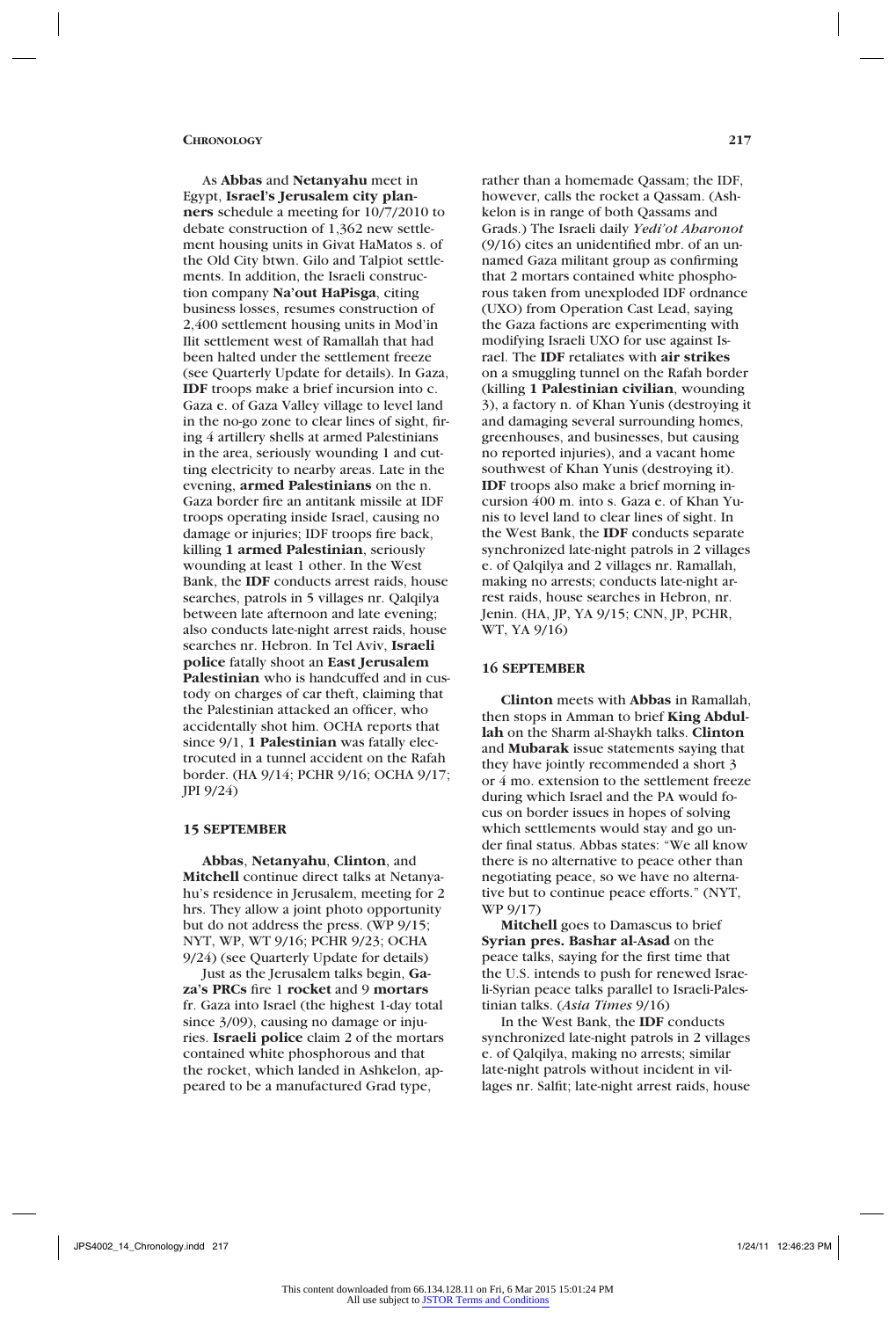searches in Hebron, Tulkarm. (PCHR 9/23; OCHA 9/24)

### **17 SEPTEMBER**

**Mitchell** goes to Beirut to brief **Lebanese officials** on the Israeli-Palestinian talks, informing them that the U.S. will push for a comprehensive Israeli-Arab peace that would include Lebanon and Syria. (*Asia Times* 9/16)

**Israel** seals the West Bank through 9/18 for the Yom Kippur holiday. Overnight in the West Bank, an **IDF special forces unit** raids the home of **local IQB cmdr. Iyad Abu Shilbaya** in Nur Shams r.c. nr. Tulkarm, fatally shooting him at close range in his bedroom, in what Hamas and the PA both call an assassination. The IDF says it received intelligence that Abu Shilbaya might be armed and fired on him "when they felt their lives were threatened." **Hamas** vows revenge against Israel and the **PA**, accusing the **PASF** of collusion, noting that they arrested Abu Shilbaya just days before. Simultaneously with the assassination, the IDF conducts arrest sweeps in Nur Shams, detaining 11 suspected Hamas mbrs. During the day, **Palestinians** (accompanied by Israeli and international activists in some locations) hold weekly nonviolent demonstrations against the separation wall, land confiscations, and settlement expansion in Bil'in, Ni'lin, and Nabi Salih/Dayr Nizam. **IDF** soldiers fire rubber-coated steel bullets, tear gas, and stun grenades at the protesters; 10s suffer tear gas inhalation and 1 Palestinian is moderately injured. (WP 9/18, 9/22; PCHR 9/23; OCHA 9/24)

#### **18 SEPTEMBER**

The **IDF** begins installing 12-m-high concrete barriers along a new segment of the **separation wall** northeast of Jerusalem that will separate Shu'fat r.c., Anata village, and the neighborhoods of Ras al-Khamis, Ras Shihada, and al-Salam from c. Jerusalem. In the West Bank, the **IDF** seals off the entrance of Issawiyya village leading to Jerusalem for the Yom Kippur holiday, sparking clashes with stone-throwing youths, injuring 7 Palestinians; conducts late-night patrols without incident in Dayr Ghassana village nr. Ramallah; conducts late-night arrest raids, house searches nr.

Ramallah, Salfit. The **IDF** also fires rubbercoated steel bullets, tear gas, and stun grenades at Palestinian, Israeli, and international activists conducting a nonviolent march from Bayt Umar village to Karme Tzur settlement outside Hebron to protest land confiscations and settlement expansion; 10s suffer tear gas inhalation; 2 Palestinians, 1 American, and 1 British activist are arrested; and 1 Palestinian activist, 1 Israeli activist, 1 Japanese activist, and a Swedish journalist are moderately injured. (PCHR 9/23; OCHA 9/24)

#### **19 SEPTEMBER**

In the West Bank, the **IDF** conducts late-night patrols in Tulkarm town and r.c. and in 3 villages nr. Qalqilya, 2 nr. Ramallah, 2 nr. Salfit, facing stone-throwing youths in 1 instance (firing rubber-coated steel bullets at them, causing no injuries) and making no arrests; conducts synchronized late-night arrest raids, house searches in Jenin town and r.c. and 3 neighboring villages; conducts additional late-night arrest raids, house searches in Hebron. **Jewish settlers** fr. Harsina settlement nr. Hebron uproot 70 grapevines from nearby Palestinian land. In Gaza, **25 unidentified gunmen** (suspected Salafists) set fire to a popular water park, completely destroying it, and beat the 2 night watchmen. (PCHR 9/23; OCHA 9/24; JPI 10/1)

#### **20 SEPTEMBER**

**Israeli DM Ehud Barak** comes to the U.S. with a backchannel proposal for Israel to extend its temporary settlement freeze (set to expire on 9/26) for a short period in exchange for rewards and guarantees from the **U.S.** He shuttles between New York and Washington discussing the proposal with various senior U.S. officials. Separately, **Israel's chief negotiator Yitzhak Molcho**, **Palestinian chief negotiator Saeb Erakat** arrive in the U.S. for their own meetings with U.S. officials regarding the upcoming expiration of the settlement freeze and the consequences for peace talks. (NYT 9/21; WT 9/22; JPI 10/1) (see Quarterly Update for details)

**Israel** for the 1st time since 6/07 allows 20 used cars to be imported to Gaza. **Israeli naval vessels** fire on Palestinian fishing boats off the n. Gaza coast, forcing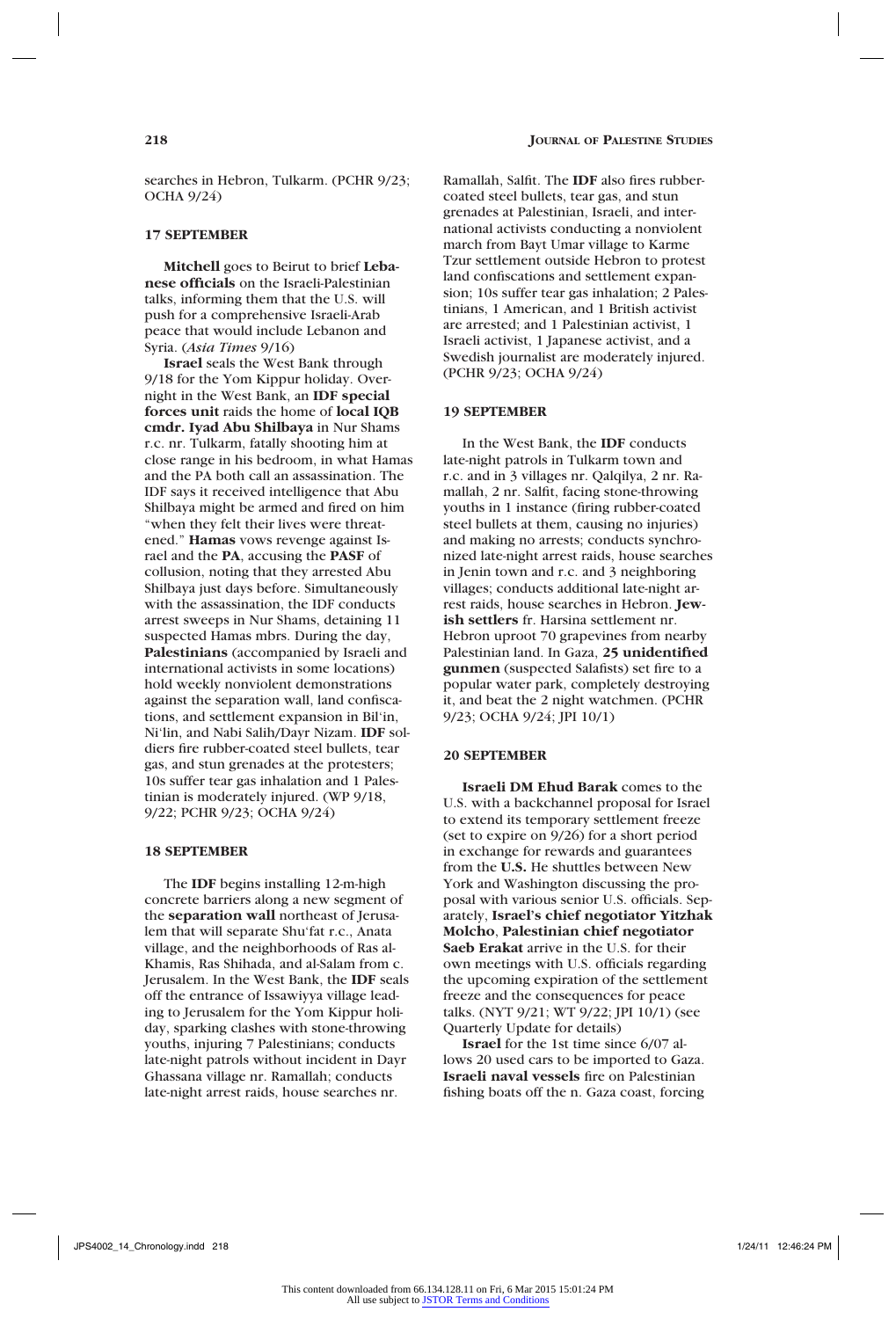them back to shore. **Unidentified Palestinians** fire a Qassam **rocket** fr. Gaza into Israel, causing no damage or injuries. In the West Bank, the **IDF** conducts morning patrols in 2 villages nr. Qalqilya, randomly checking Palestinian IDs, but making no arrests; late-night patrols in a village nr. Tulkarm, making no arrests. **Jewish settlers** fr. Ramat Gilad settlement nr. Qalqilya begin working a Palestinian olive grove near the settlement, telling local Palestinians who challenge them that they purchased the land; they leave when the Palestinian owner arrives. In East Jerusalem, **Israeli authorities** stage a predawn raid on several houses in Silwan village, arresting 4 Palestinians. In addition, **Jewish settlers** seize a Palestinian house in the suburb of Bayt Safafa (home to 20 people), sparking fights between settlers and the Palestinian owners. Israeli police and municipal officials intervene, arresting 2 Palestinians, and issuing an order to demolish the house (not immediately implemented). (JP 9/20; NYT 9/21; PCHR 9/23; OCHA 9/24)

#### **21 SEPTEMBER**

**Unidentified Palestinians** fire a Qassam **rocket** fr. Gaza toward Israel, but it lands inside the Strip, causing no damage or injuries. In the West Bank, the **IDF** conducts late-night arrest raids, house searches in and around Bethlehem, in al'Arub r.c. nr. Hebron (detaining 1 Palestinian teenager on charges of throwing stones, releasing him later in the day after his family pays a \$400 fine), and nr. Jenin. OCHA reports that 13 Palestinians have been injured in tunnel collapses along the Gaza border since 9/15, not including those injured in Israeli air strikes on 9/15. (YA 9/21; PCHR 9/23; OCHA 9/24)

### **22 SEPTEMBER**

**Israel** seals the West Bank and Gaza crossings through 9/30 for Sukkoth holidays. A **private Israeli security guard**  posted outside Beit Yonatan settlement building in the Silwan neighborhood of East Jerusalem (where some 400 settlers live among 30,000 Palestinians), fatally shoots a **Palestinian**, sparking massive street clashes across East Jerusalem between **stone-throwing Palestinian** 

JPS4002\_14\_Chronology.indd 219 1/24/11 12:46:24 PM

who fire tear gas, stun grenades, and water cannons. The security guard, who is questioned and released by Israeli police, says he opened fire with his automatic weapon because he felt he was in mortal danger when local Palestinians blocked and stoned his car while he was patrolling around the building. Meanwhile, the **IDF**  raids a Hebron school and detains 2 Palestinian teenagers for beating up a settler youth who harassed them, releasing them in the afternoon; conducts late-night arrest raids, house searches nr. Hebron; patrols late at night, without incident in villages west of Ramallah. Some **60 armed Jewish settlers** storm a residential section of al-Mazra'a village nr. Ramallah, occupy rooftops, and photograph the area before withdrawing without incident. (NYT, PCHR, WP 9/23; OCHA 9/24; PCHR 9/30; OCHA 10/1)

**youths** and **Israeli security forces**

# **23 SEPTEMBER**

Clashes continue in and around Issawiyya between **Israeli security forces** and **stone-throwing Palestinian youths** for a 2d day. The **IDF**'s heavy use of tear gas in residential areas of Issawiyya causes a **Palestinian toddler** to suffer breathing difficulties; the child is evacuated to Israel's Hadasah Hospital but dies. The **IDF** also patrols late at night in Khirbat Abu Falah village nr. Ramallah; no incidents are reported. In Gaza, a **Hamas military court**  sentences a Palestinian to death by firing squad for collaborating with Israel. (NYT 9/24; PCHR 9/30; OCHA 10/1)

#### **24 SEPTEMBER**

On the evening of the settlement freeze expiration on 9/26, **Clinton** meets with **Abbas** in Washington to brief him for the first time on the Israeli-U.S. negotiations over a U.S. incentives package (see 9/20) and urges him not to walk away from direct talks immediately if Netanyahu allows the freeze to expire before a deal can be reached. (NYT 9/26) (see Quarterly Update for details)

Clashes in and around Issawiyya between **Israeli security forces** and **stonethrowing Palestinian youths** continue for a 3d day. Off Gaza's n. coast, **Israeli naval vessels** fire on a Palestinian fishing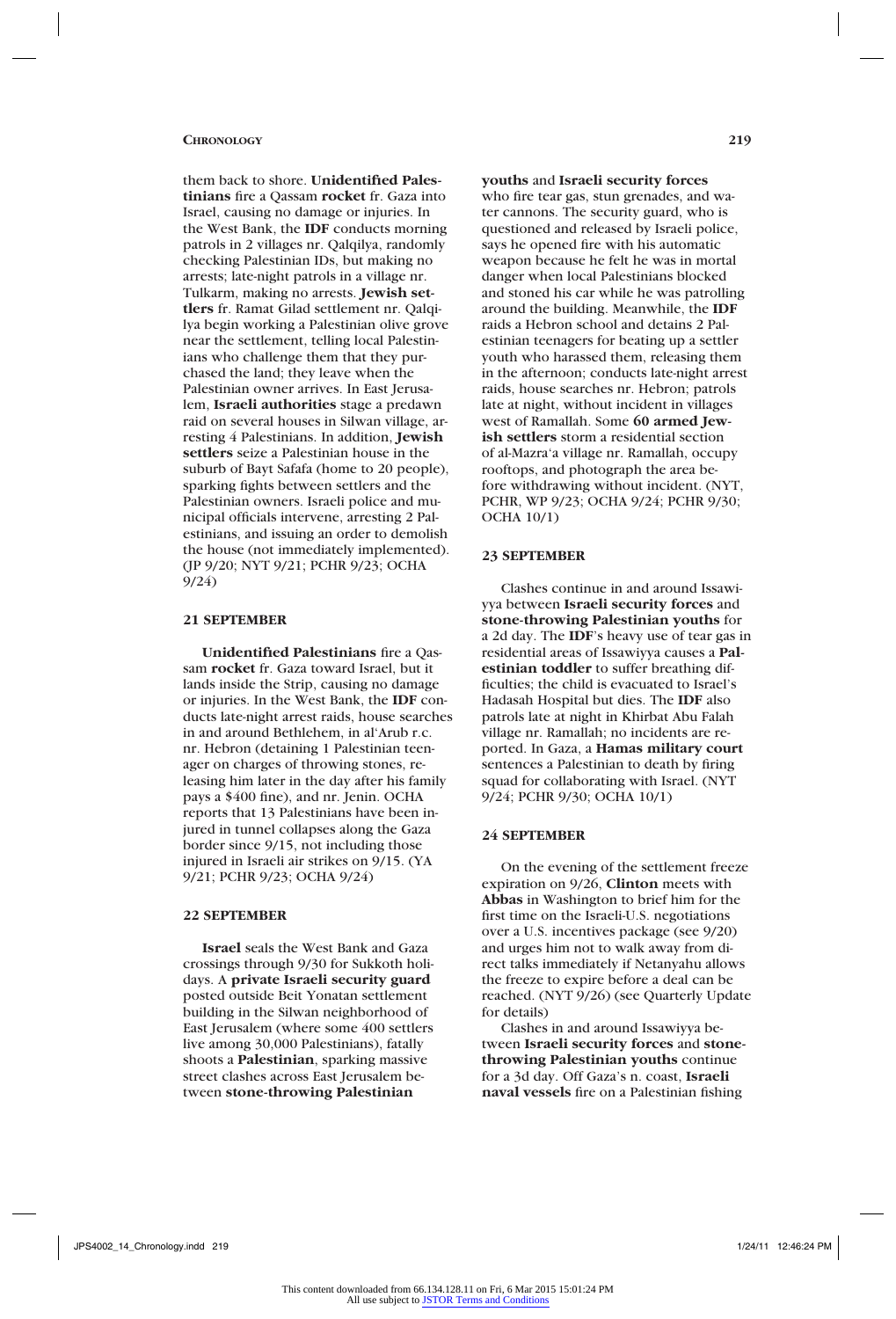boat, killing **1 Palestinian fisherman**. **Unidentified Palestinians** fire a Qassam **rocket** fr. n. Gaza toward Israel but it lands inside the Strip, causing no damage or injuries. In the West Bank, the **IDF**  patrols in 'Anin village nr. Jenin in the afternoon without incident. **Palestinians**  (accompanied by Israeli and international activists in some locations) hold weekly nonviolent demonstrations against the separation wall, land confiscations, and settlement expansion in Bil'in, Ni'lin, Nabi Salih/Dayr Nizam. **IDF** soldiers fire rubbercoated steel bullets, tear gas, and stun grenades at the protesters; 10s suffer tear gas inhalation and 4 Palestinians are moderately injured (including 1 hit in the leg by live ammunition). (YA 9/21; JP 9/24; WP 9/25; PCHR 9/30; OCHA 10/1)

#### **25 SEPTEMBER**

Secy. of State **Clinton** races to broker a deal with Israeli officials to extend the settlement freeze 1 day before it is scheduled to expire, while **Mitchell** meets with **Abbas** in New York to urge him not to walk away from peace talks immediately if Netanyahu allows the freeze to expire. On the ground **Jewish settlers** begin positioning construction equipment in some settlements. In addition, **Jewish settlers** in Revava settlement nr. Salfit seize 30 d. of Palestinian agricultural land, raze crops, and install 2 mobile homes as a "new quarter" of the settlement. **Jewish settlers** fr. Nokdim settlement nr. Bethlehem place 3 mobile homes on nearby Palestinian land. **Jewish settlers** fr. Barqan settlement nr. Salfit raze adjacent Palestinian land to expand the settlement's industrial zone. **Jewish settlers** fr. Givat Ze'ev settlement enter Beitunia town nr. Ramallah and make preparations to celebrate the Sukkoth holiday; the IDF removes them. (NYT, WP 9/26)

Meanwhile, **Israeli-Palestinian clashes in Issawiyya**, which began on 9/22, taper off by the end of the day, leaving a total of 99 Palestinians (including 17 children) and 9 Israelis injured (7 lightly, 2 moderately), and 70 Palestinians under arrest; during the rioting, Palestinians set fire to or damage 8 Israeli cars and vandalize an Israeli tourist information center. In the West Bank, the **IDF**  patrols in Iraq Burin village nr. Nablus in the afternoon, firing tear gas and stun

grenades at stone-throwing Palestinian youths who confront them, causing no serious injuries; fires rubber-coated steel bullets, tear gas, and stun grenades at Palestinian, Israeli, and international activists conducting a nonviolent march from Bayt Umar village to Karme Tzur settlement outside Hebron to protest land confiscations and settlement expansion; 10s suffer tear gas inhalation and 2 Palestinians and 3 Americans are injured. An Egyptian hospital reports that an **armed Palestinian** transported to Egypt for treatment has died of injures sustained in the 9/14 IDF shelling nr. Gaza Valley village. (NYT, WP 9/26; PCHR 9/30; OCHA 10/1)

Delegations headed by **Hamas Political Bureau chief Khalid Mishal** and **senior Fatah official Azzam al-Ahmad** meet for 3 hours in Damascus, afterward issuing a statement confirming a restart of **national unity talks**. (AP 9/24; AP, REU 9/25; JP 9/27; MNA 11/1) (see Quarterly Update for details)

#### **26 SEPTEMBER**

**U.S. officials** spend the day trying to broker a compromise with Israel that will guarantee that direct talks will continue. Despite U.S. appeals, **Netanyahu** allows the freeze to expire at midnight local time (6:00 p.m. EDT). **Abbas** agrees not to follow through on threats to halt direct talks immediately to give U.S. diplomacy more time to work, but says he plans to consult with Fatah and PLO leaders, as well as the Arab League regarding how to move forward. (At his request, an Arab League session is set for 10/4, essentially leaving a week to resolve the freeze issue; the date is later changed to 10/6.) Even before the freeze ends, **Israel's Dep. PM Silvan Shalom** lays the cornerstone for construction of a new yeshiva at a ceremony in Beit Romano settlement in Hebron attended by settlement leaders and right-wing Knesset members. **Likud party mbrs.** and 1,000s of settlers bussed in from around the West Bank attend a rally in neighboring Revava settlement to count down the end of the moratorium. In nearby Kiryat Netafim settlement, **Jewish settlers** hold a groundbreaking ceremony for construction of a new day-care center. Dozens of armed **Jewish settlers** from Ma'on settlement nr. Hebron guarded by IDF soldiers escort bulldozers to a nearby site where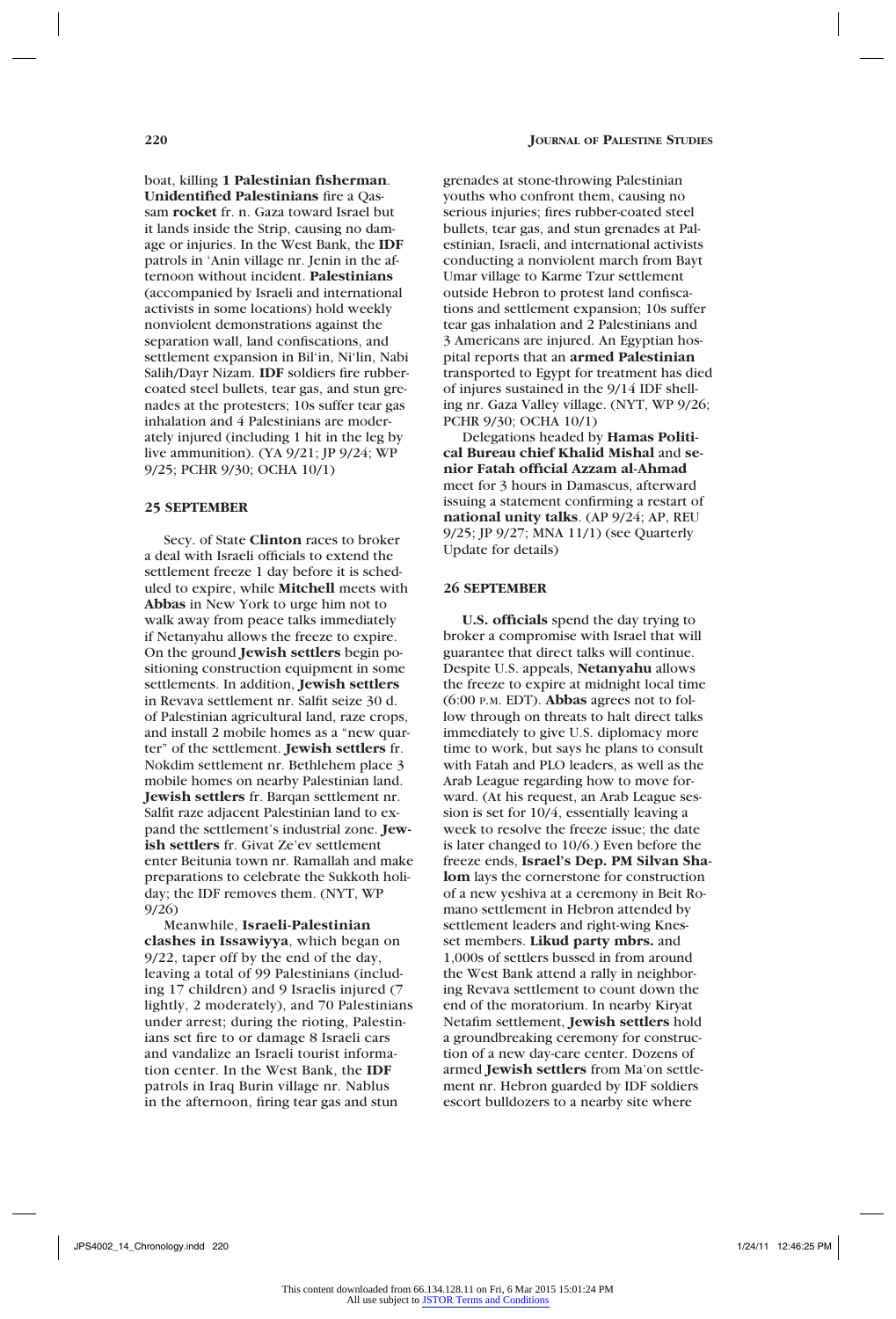they begin laying the foundations for new homes at nearby Havat Maon outpost. After midnight, construction begins at several settlements across the West Bank. (NYT, WP, WT 9/27; NYT, WP 9/28; PCHR 9/30)

Meanwhile, timed with the lifting of the settlement freeze, **9 Jewish activists** depart Cyprus on a catamaran, hoping to break the blockade of Gaza to deliver a token shipment of medicine and water purification equipment. In the West Bank, **unidentified Palestinian gunmen** fire on 2 Jewish settler vehicles driving nr. Hebron, moderately wounding 1 Jewish settler; no group takes responsibility. The **IDF**  sends troops into Azun village nr. Qalqilya to patrol streets, set up checkpoints, and check Palestinian IDs, arresting 1 Palestinian; seals an entrance to Marda village nr. Salfit; conducts late-night patrols in Jenin town and r.c., making no arrests; conducts late-night arrest raids, house searches nr. Jenin and Nablus. In Gaza, **IDF** troops on the s. Gaza border e. of Khan Yunis fire warning shots at Palestinians conducting a nonviolent protest march to the border fence to protest Israel's imposition of a buffer zone, seriously wounding 1. (NYT 9/27; WT 9/28; PCHR 9/30; OCHA 10/1)

#### **27 SEPTEMBER**

In the first full day after the expiration of the settlement freeze, the **Israeli government** approves construction of a new settler-only bypass road linking Kiryat Arba to the Tomb of the Patriarchs/al-Ibrahimi Mosque in c. Hebron, which could require the removal of 10s of Palestinian homes and confiscation of Palestinian agricultural land. **Jewish settlers** begin construction of 56 new houses in Karme Tzur. Armed **Jewish settlers** accompanied by **IDF** soldiers begin leveling 8 d. of Palestinian land in Wadi al-Hussein neighborhood in Hebron seized by settlers in 2008. **State Dept. spokesman P.J. Crowley** says the U.S. is "disappointed" Israel allowed the freeze to expire, saying **Mitchell** phoned **Abbas** to thank him for not suspending talks immediately and that **Clinton** had held a "business-like" phone conversation with Netanyahu about the freeze. (NYT, WP 9/28; PCHR, WJW 9/30; OCHA 10/1)

Secy. of State **Clinton** meets with **Syrian FM Walid Moualem** in New York to broach the possibility of reviving the Israeli-Syrian peace track, with the U.S. and

Syria agreeing to develop some ideas on how to proceed. (NYT, WP 9/28)

In Gaza, **IDF** troops make a day-long incursion into s. Gaza to level lands in the no-go zone e. of al-Qarara to clear lines of sight. In the West Bank, the **IDF** seals an entrance to Jayyus village nr. Qalqilya; seals 2 entrances to Azun village, checking Palestinian IDs, saying stones were thrown from the village at passing IDF patrols (no arrests are made); conducts late-night arrest raids, house searches in Tulkarm; conducts late-night patrols in Jenin and 2 nearby villages, making no arrests. (PCHR 9/30)

#### **28 SEPTEMBER**

**Israeli naval vessels** intercept a catamaran of Jewish activists off the Gaza coast, escorting it to Ashdod port without incident (see 9/26). The **IDF** carries out **air strikes** on a group of armed Palestinians preparing to fire a rocket into Israel from an area nr. al-Bureij r.c. in c. Gaza (killing **3 Islamic Jihad mbrs.**) and on the Nussayrat r.c. home of a Gaza Education Min. employee, causing heavy damage but no injuries. **IDF** troops on the n. Gaza border fire warning shots at Palestinians scavenging for construction materials in the evacuated settlement sites near the border, wounding 1 deaf Palestinian. In the West Bank, the **IDF** patrols late at night, without incident in Qiffin village nr. Tulkarm; conducts late-night arrest raids, house searches nr. Hebron. (CNN, JP, MNA, NYT 9/28; NYT, WT 9/29; PCHR 9/30; OCHA 10/1)

## **29 SEPTEMBER**

**David Makovsky, director of the Washington Institute for Near East Policy,** leaks details of the significant inducements currently offered by the **White House** to **Israel** if it would extend its partial settlement freeze for 60 days (to avoid a crisis before U.S. midterm elections). The U.S. goal would be to reach an agreement on borders within the 60-day time period. (NYT, WP 10/1; *al-Sharq al-Awsat* 10/4; JAZ, NYT 10/7; WT 10/13; JPI 10/22) (see Quarterly Update, for details)

**Mitchell** returns to the region for meetings with **Abbas** and **Netanyahu**. (NYT, WP 10/1)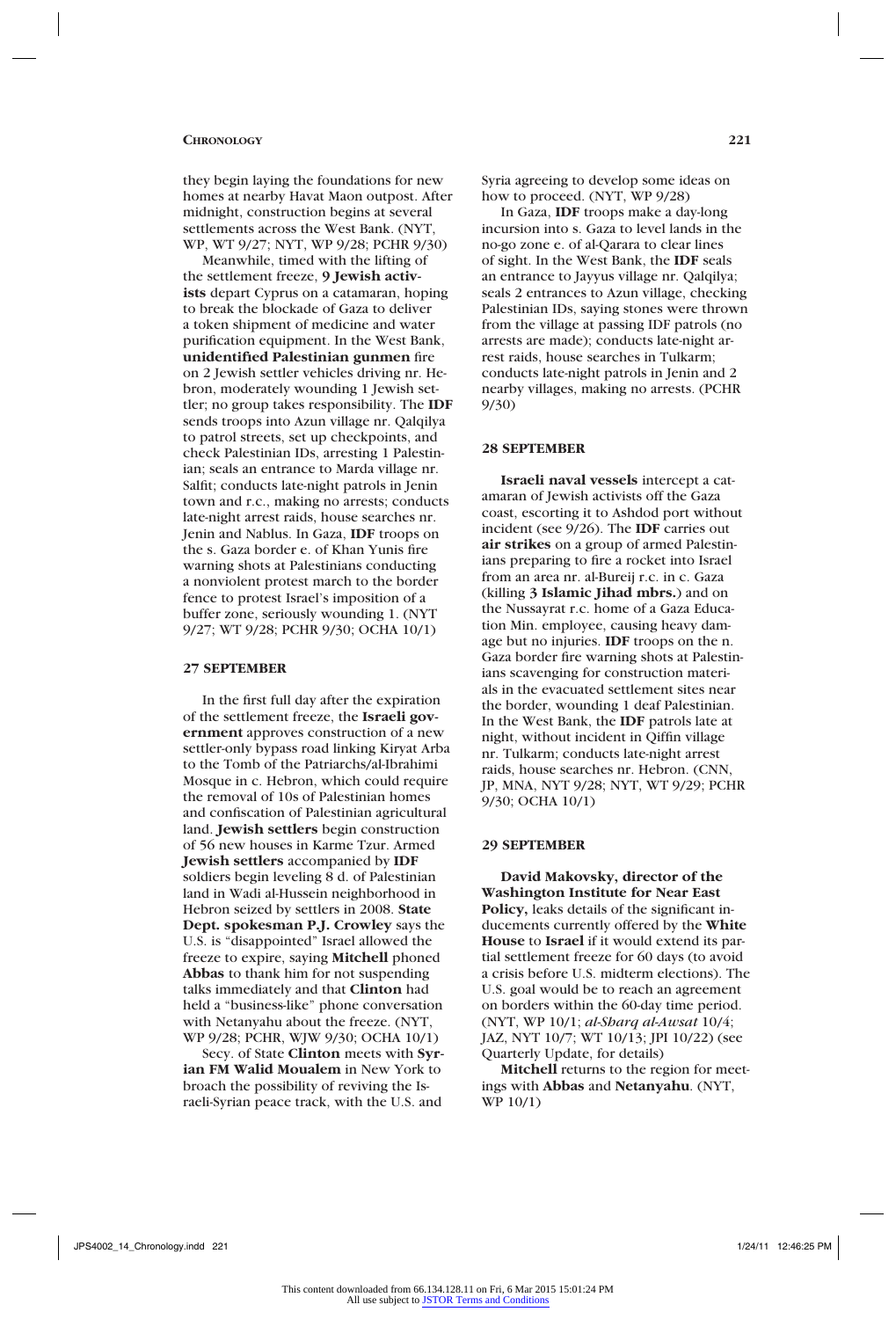For the 2d day in a row, **IDF** troops on the n. Gaza border fire warning shots at Palestinians scavenging for construction materials in evacuated settlement sites nr. the border, wounding 1. In the West Bank, the **IDF** raids several Palestinian homes in the bedouin community of al-Hadidiyya in the Jordan Valley after complaints by local **Jewish settlers** that the bedouin were stealing water from Ro'i settlement. (PCHR 9/30; OCHA 10/1; PCHR 10/7; OCHA 10/8)

#### **30 SEPTEMBER**

In the West Bank, the **IDF** raids, searches the home of **Hebron magistrate court judge Jamal 'Abd al-Majid Shadid**, arresting him without charge; patrols without incident in 5 villages nr. Tulkarm and 1 nr. Ramallah between late morning and late evening, making no arrests. (PCHR 10/7; OCHA 10/8)

#### **1 OCTOBER**

**Mitchell** ends a 2-day shuttle mission between **Netanyahu** and **Abbas** in a failed effort to secure an understanding on settlements and the future of direct talks. He leaves to tour the Arab states to urge them to endorse a continuation of direct talks at the upcoming Arab League session, now set for 10/8. (NYT, WP 10/2; AP 10/3)

**IDF** troops on the n. Gaza border fire warning shots at Palestinians scavenging for construction material in the evacuated settlement sites nr. Bayt Hanun and briefly make an incursion into the area, causing no injuries. In the West Bank, **Palestinians** (accompanied by Israeli and international activists in some locations) hold weekly nonviolent demonstrations against the separation wall, land confiscations, and settlement expansion in Bil'in, Ni'lin, Nabi Salih/Dayr Nizam. **IDF** soldiers fire rubbercoated steel bullets, tear gas, and stun grenades at the protesters; 10s suffer tear gas inhalation and a 13-yr.-old Palestinian is lightly injured. (PCHR 10/7; OCHA 10/8)

### **2 OCTOBER**

**Abbas** convenes the **PLO Exec. Comm.** along with the **Fatah Central Comm.** in Ramallah to discuss the lapsed settlement freeze, issuing a statement

afterward that the Palestinian leadership is in agreement that direct negotations should not resume without a halt to Israeli settlement construction. The statement is welcomed by **Hamas**. Abbas then leaves for Jordan and Egypt to urge Arab support for the Palestinian decision. (AP, HA, NYT, REU, WP 10/3; XIN 10/4; MNA 10/5) (see Quarterly Update for Details)

**Unidentified Palestinians** fire a **mortar** fr. Gaza into Israel, causing no damage or injuries. In the West Bank, the **IDF** fires rubber-coated steel bullets, tear gas, and stun grenades at Palestinian, Israeli, and international activists conducting a nonviolent march from Bayt Umar village to Karme Tzur settlement outside Hebron to protest land confiscations and settlement expansion; 10s suffer tear gas inhalation and a 14-yr.-old Palestinian is lightly injured. (JP 10/2; PCHR 10/7; OCHA 10/8)

#### **3 OCTOBER**

In the West Bank, **Israeli border police** fire on a group of Palestinian laborers climbing over the separation wall nr. al-Tur village to reach their jobs in East Jerusalem, killing **1 Palestinian**; the **IDF** conducts late-night patrols in Anabta village nr. Tulkarm without incident; conducts late-night searches of homes and a shop nr. Qalqilya, ordering 2 Palestinians to report for questioning. **Jewish settlers** fr. Adi Ad settlement outpost nr. Ramallah raid a nearby Palestinian olive grove and attempt to steal olives, but the **IDF** intervenes, forcing them to leave. An **Israeli military court** convicts 2 soldiers of using a 9-yr.-old Palestinian boy as a human shield during the 2008–9 Operation Cast Lead in Gaza; the soldiers are not immediately sentenced but could face jail terms. The case was not 1 of the 4 human shields cases mentioned in the UN's 9/09 Goldstone report. (NYT 10/4; PCHR 10/7; OCHA 10/8)

#### **4 OCTOBER**

In the West Bank, the **IDF** patrols without incident in 2 villages nr. Tulkarm and 1 nr. Jenin in the morning; enters Azun village nr. Qalqilya in the evening, closing the main road No. 55 toward the village, sealing all the entrances to the village, and searching nearby fields for 2 hrs. looking for Palestinian youths who threw stones at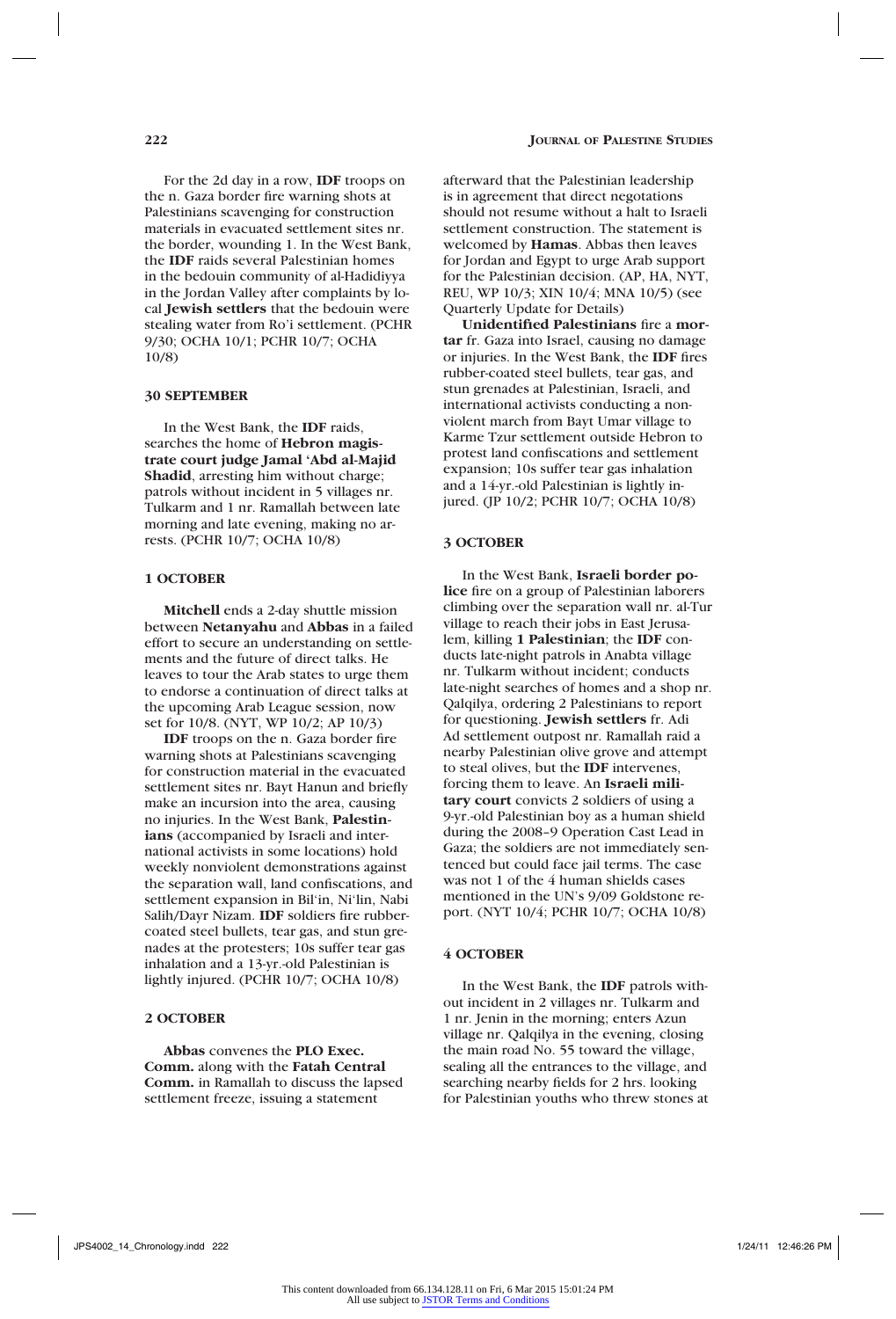passing troops (no arrests are made); conducts late-night arrest raids, house searches in Jenin town and r.c. and nr. Ramallah. **Jewish settlers** set fire to a mosque in Bayt Fajjar nr. Bethlehem and write "revenge" and "price tag" in Hebrew near the doorway. **Netanyahu** denounces the incident and orders security forces to "act firmly to quickly uncover the criminals and bring them to justice." DM **Barak** calls the assailants "terrorist(s) in every sense of the word." (JAZ, MNA, YA 10/4; NYT, WP 10/5; PCHR 10/7; OCHA 10/8)

# **5 OCTOBER**

**IDF** troops on the n. Gaza border fire warning shots at Palestinians scavenging for construction materials in the fmr. settlement sites, wounding 1. In the West Bank, the **IDF** conducts late-night patrols in Zayta village nr. Tulkarm, detaining 2 Palestinian men for questioning, but releasing them when they withdraw hrs. later. In an act of reconciliation, **rabbis fr. the Gush Etzion settlement bloc**, escorted by the IDF and PASF, bring new Qur'ans to the Bayt Fajjar mosque burned on 10/4, saying they are "sorry and ashamed" by the arson. A **PA security court in Ramallah** sentences **IQB mbr. Alaa Hisham Diab** to 20 yrs. in prison for his participation in a 5/09 shootout in Qalqilya that left 3 PASF officers and 2 IQB mbrs. dead. **Hamas** denounces the verdict, saying that the apparent "lack of legality of the courts that issue these verdicts" and the timing of "these verdicts . . . while there is talk of coming closer to reaching internal reconciliation" are disturbing (see 9/25, Quarterly Update for details). (AFP, MNA 10/5; UNSCO, WP, WT 10/6; PCHR 10/7; OCHA 10/8)

### **6 OCTOBER**

In a bid to secure the backing of rightwing coalition partners for a package of U.S. guarantees for a short extension of the settlement freeze, **Netanyahu** proposes legislation that would require those becoming Israeli citizens to pledge a loyalty oath to "the State of Israel as a Jewish and democratic state," as opposed to simply "the State of Israel" as it is now worded. (NYT 10/7, 10/8; WP 10/11)

**Unidentified Palestinians** fire 2 Qassam **rockets** fr. Gaza into Israel, causing

no damage or injuries. The **IDF** retaliates with a late-night **air strike** on an IQB training site in the Shaykh Ridwan area of Gaza City, destroying a building, damaging 30 surrounding buildings and 3 cars, and injuring 6 Palestinian civilians. In the West Bank, the **IDF** makes a brief incursion into Tulkarm early in the morning to photograph the entrances of a police station, the local PASF and PA General Intelligence headquarters, and a PASF medical services building, withdrawing without incident; blocks Palestinians from joining a solidarity rally with Jewish settlers outside Bayt Fajjar village (site of a mosque arson on 10/4), sparking clashes between stonethrowing Palestinian youths and soldiers (no serious injuries reported); patrols late at night, without incident in 2 villages n. of Jenin; conducts late-night arrest raids, house searches in 'Ayn Bayt al-Ma'a r.c. and Zawata village, both nr. Nablus. The Israeli daily *Ha'Aretz* reports that nearly 350 housing units are currently under construction in **West Bank settlements**, including 56 in Keddumim nr. Qalqilya, 54 in Ariel n. of Salfit, 56 in Karme Tzur; 24 within Ma'ate Binyamin regional council area (nr. Jerusalem and Ramallah), 34 in Kiryat Arba, and 1 each in Barqan, Dolev, Kefar Adumim, Kochav HaShachar, Oranit, Revava, Sha'are Tikva, Tekoa, and Yakir. (HA, JP 10/6; NYT, PCHR, REU, YA 10/7; PCHR 10/14; OCHA 10/15)

### **7 OCTOBER**

In the afternoon, the **IDF** makes an **air strike** on a car crossing a bridge btwn. c. Gaza's Nussayrat r.c., and al-Mughraqa village in an attempt to assassinate **local Fatah cmdr. 'Abd al-Ra'uf Ahmad Safadi**, striking in front of the car, injuring Safadi, a passenger in his car, and 2 children nearby (ages 2 and 10). In addition, **IDF**  troops on the n. Gaza border fire warning shots at Palestinians scavenging for construction materials in the fmr. settlement sites, wounding 1. In the West Bank, the **IDF** makes a predawn raid on Bardala village in the Jordan Valley, raiding and searching several homes and summoning 2 Palestinians for questioning; patrols without incident in Fasayil village nr. Jericho in the morning and in al-'Auja village nr. Jericho and Bayt Liqya village nr. Ramallah in the afternoon; conducts late-night house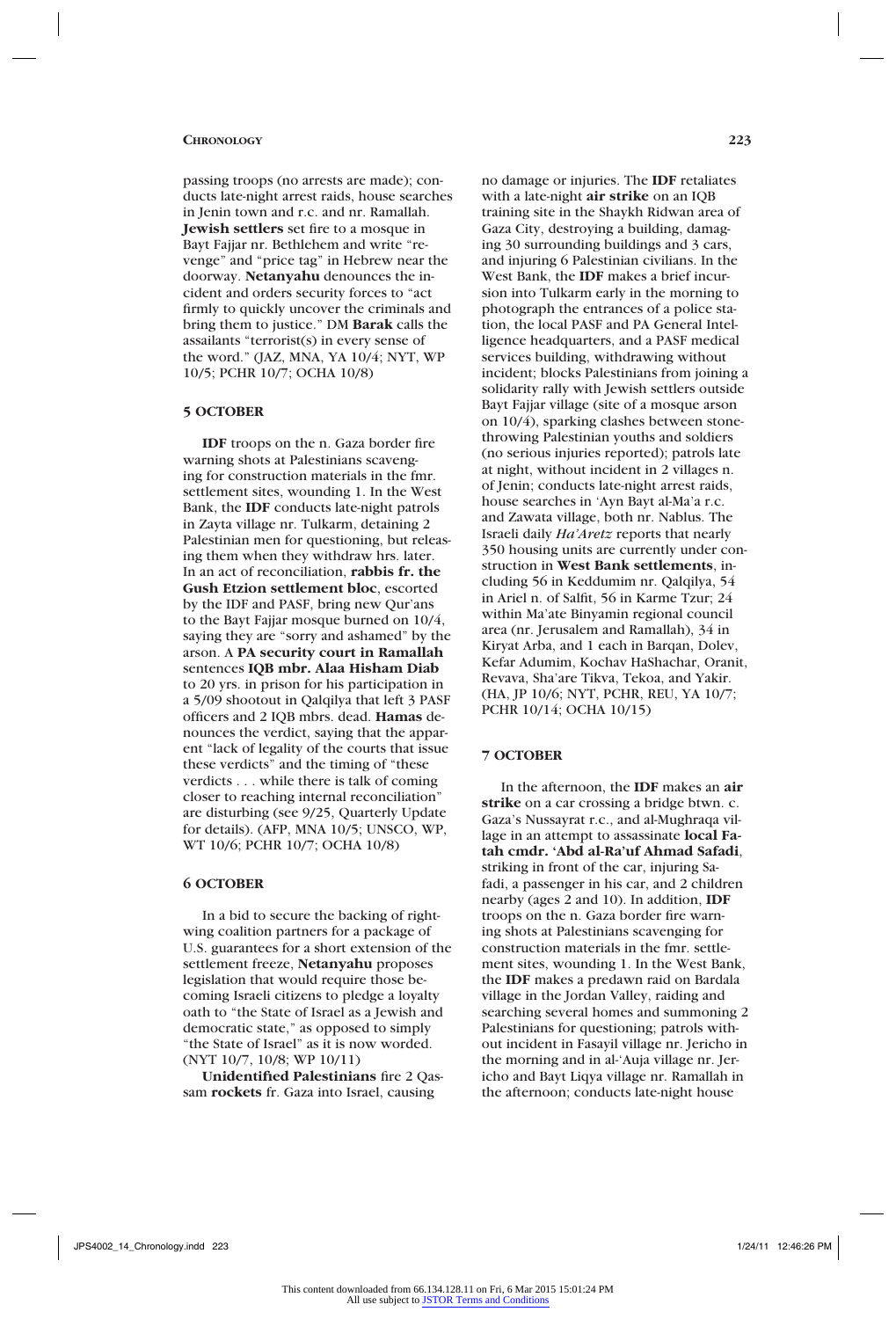searches nr. Tulkarm, making no arrests. (PCHR 10/14; OCHA 10/15)

#### **8 OCTOBER**

Meeting in Libya, **Arab League FMs** strongly endorse the 10/2 Palestinian decision to halt direct talks with Israel until Israel halts settlement construction, pledging to meet again in 1 mo. to discuss alternatives and decide on next steps; a meeting is set for 11/9. (REU 10/8; MNA, NYT, UNSCO, WP 10/9; *al-Ahram Weekly* 10/8–14) (see Quarterly Update for details)

Overnight, in the West Bank, the **IDF**  raids a Palestinian residential building in Hebron, killing **2 IQB mbrs.** in an exchange of fire (with the IDF firing machine guns, medium-caliber bullets, and grenades) and then bulldozing the structure, also destroying an adjacent store, heavily damaging 4 houses and another store nearby, and arresting 12 Palestinians. The IQB mbrs. allegedly were behind the 8/31 shooting of 4 Jewish settlers nr. Hebron; Palestinians do not consider their deaths willful killings or assassinations. The **IDF** also patrols in 3 villages n. of Tulkarm late at night, making no arrests. **Palestinians**  (accompanied by Israeli and international activists in some locations) hold weekly nonviolent demonstrations against the separation wall, land confiscations, and settlement expansion in Bil'in, Ni'lin, Nabi Salih/Dayr Nizam. **IDF** soldiers fire rubbercoated steel bullets, tear gas, and stun grenades at the protesters; 10s suffer tear gas inhalation and a 13-yr.-old Palestinian is moderately wounded. In East Jerusalem, a **Jewish settler** deliberately attempts to run down a group of Palestinian stonethrowing children with his car in Silwan, injuring 2 (both age 10). Also in East Jerusalem, **2 settlement guards** posted outside a Palestinian house previously seized by settlers beat a local Palestinian working on his home nearby; the **IDF** observes but does not intervene until the Palestinian begins to fight back, at which point they arrest him and order him to stay away from his home for 1 wk. (WP 10/9; PCHR 10/14; OCHA 10/15)

# **9 OCTOBER**

The **PRCs** claim responsibility for firing a **mortar** fr. Gaza into Israel, causing damage but no injuries. In the West Bank, the **IDF** patrols without incident in Dayr Istya in the afternoon; prevents Palestinians fr. accessing their land nr. Qalqilya to harvest olives; conducts late-night arrest raids, house searches nr. Qalqilya; fires rubber-coated steel bullets, tear gas, and stun grenades at Palestinian, Israeli, and international activists conducting a nonviolent march from Bayt Umar village to Karme Tzur settlement outside Hebron to protest land confiscations and settlement expansion; 10s suffer tear gas inhalation and 4 internationals and 3 Palestinians are arrested (the internationals are released the same day). (PCHR 10/14; OCHA 10/15)

#### **10 OCTOBER**

**Israeli naval vessels** fire on Palestinian fishing boats off the n. Gaza coast, forcing them to return to shore. In the West Bank, the **IDF** conducts late-night arrest raids, house searches nr. Ramallah, Salfit. **Jewish settlers** level 7 d. of land nr. Hebron. **Jewish settlers** fr. Havat Gilad settlement nr. Qalqilya harvest and steal the olives fr. a nearby Palestinian grove. (PCHR 10/14; OCHA 10/15)

The **Israeli cabinet** approves (22-8) submission of a bill to the Knesset that would require a loyalty oath as Netanyahu proposed on 10/6, but clarifying that Israeli Palestinians would not be required to make the pledge to maintain citizenship. (NYT, WP 10/11; NYT 10/19; JPI 10/22)

### **11 OCTOBER**

In his first statement since the 10/8 Arab League decision, **Netanyahu**, at the opening of the fall session of the Knesset, publicly offers a "limited" extension of its partial settlement freeze if the Palestinians recognize Israel as the nation-state of the Jewish people. **Abbas** rejects this as a key concession that Israel seeks as a basis to reject Palestinian refugees' right of return to their homes in Israel, noting that the PLO formally recognized the State of Israel in an exchange of letters before signing the 1993 Oslo Accord. The **State Dept.**  suggests that Abbas make a counter offer to keep the process going. (AFP, NYT, WP 10/11; AFP, HA 10/12)

Meanwhile, **Israel**'s ministerial comm. on legislation sends a bill to the Knesset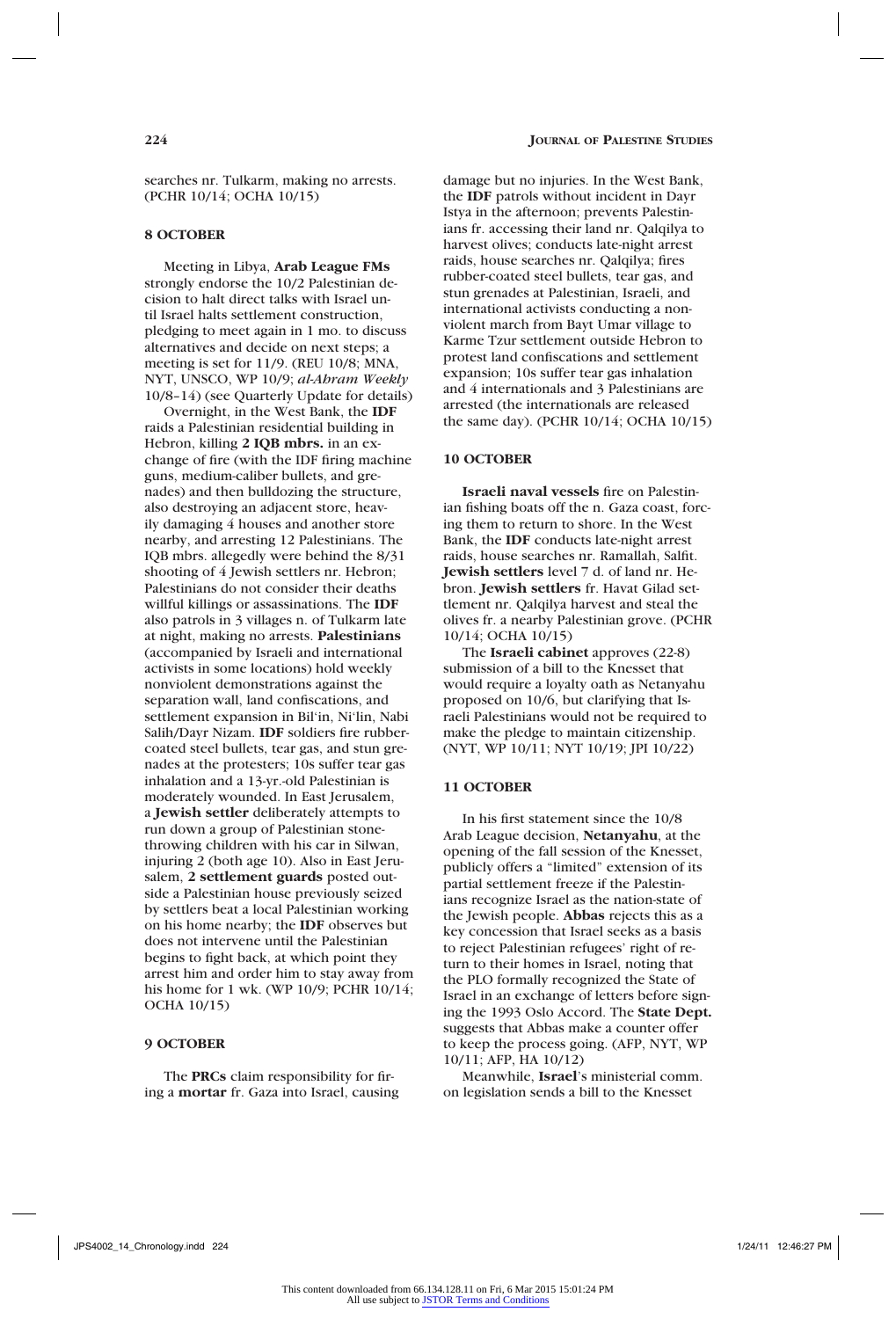for a second reading that would require a national referendum before any territory could be ceded in a peace agreement. (JTA, NYT 10/11) (see Quarterly Update for details)

**Israeli naval vessels** fire on Palestinian fishing boats off the n. Gaza coast, forcing them to return to shore. In the West Bank, **IDF undercover units** make an incursion into Silwan in East Jerusalem, arresting 4 Palestinian boys (ages 12–13), firing rubber-coated steel bullets, stun grenades at stone-throwing youths who confront them, seriously wounding a 14-yr.-old Palestinian boy; all 4 boys arrested are released on 10/12. The **IDF** also conducts late-night arrest raids, house searches nr. Qalqilya. An **Israeli military court** sentences **Abdullah Abu Rahma, head of the Popular Committee Against the Wall** in the West Bank village of Bil'in who organizes the weekly demonstrations against the **separation wall**, to 1 year in jail (including time served) and a \$1,250 fine; Abu Rahma was arrested in 12/09 and convicted in 8/2010 of incitement and participating in illegal demonstrations. **PA PM Salam Fayyad** holds a groundbreaking ceremony to inaugurate a new agroindustrial park in the Jordan Valley, which is expected to create 10,000 new Palestinian jobs (see Quarterly Update for details). (JTA 10/12; Israel National News, WT 10/13; PCHR 10/14; OCHA 10/15; *Irish Times* 10/21; UNSCO 10/22)

#### **12 OCTOBER**

In the West Bank, the **IDF** patrols without incident in villages nr. Jenin and Tulkarm during the day, Nablus and Qalqilya late at night; prevents Palestinians fr. reaching their land nr. Salfit to cultivate olives; conducts arrest raids, house searches in villages nr. Jenin during the day, nr. Jenin and Nablus late at night. **Jewish settlers** fr. Karme Tzur, escorted by **IDF** troops, level at least 10 d. of adjacent Palestinian land to expand the settlement. (PCHR 10/14; OCHA 10/15)

#### **13 OCTOBER**

**IDF** troops on the Israeli side of the Erez crossing fire warning shots at Palestinians scavenging for construction material inside the demolished Erez industrial zone

straddling the border, wounding 1. In the West Bank, the **IDF** patrols in Bayt Liqya late at night, without incident; conducts synchronized late-night arrest raids, house searches in 3 villages nr. Jenin. (PCHR 10/14; PCHR 10/21; OCHA 10/22)

### **14 OCTOBER**

**IDF** troops on the n. Gaza border fire warning shots at Palestinians scavenging for construction materials in the fmr. settlement sites, wounding 1. In the West Bank the **IDF** conducts evening patrols without incident in 3 villages nr. Jenin, Jericho, and Tulkarm; makes a late-night incursion into Bayt Liqya nr. Ramallah, firing rubber-coated steel bullets, tear gas, and stun grenades at stone-throwing youths who confront them, causing no serious injuries. (PCHR 10/21; OCHA 10/22)

#### **15 OCTOBER**

**Israel** announces plans to build 238 new settlement housing units in Pisgat Ze'ev and Ramot settlements in East Jerusalem. The **PA** and **U.S.** denounce the move as contrary to peace. Also in East Jerusalem, the **IDF** fires rubber-coated steel bullets, tear gas, and water with a colored dye at Palestinians holding a sit-in in the al-Bustan area of Silwan after Friday prayers to protest Israel's plans (announced in 3/2010) to demolish homes and businesses in the area to create the City of David, an archeological park to accommodate settlers; local Jewish settlers join in, stoning Palestinians and vandalizing Palestinian homes: 15 Palestinians are injured. Meanwhile, the **IDF** conducts synchronized daytime patrols in 2 villages and 1 open area nr. Jenin, making no arrests. **Palestinians** (accompanied by Israeli and international activists in some locations) hold weekly nonviolent demonstrations against the separation wall, land confiscations, and settlement expansion in Bil'in, Ni'lin, Nabi Salih/Dayr Nizam. **IDF** soldiers fire rubbercoated steel bullets, tear gas, and stun grenades at the protesters; 10s suffer tear gas inhalation; 2 Israeli and 3 Palestinian activists are arrested (the Israelis are quickly released). **Jewish settlers** fr. Elon Moreh nr. Nablus fire on and chase off Palestinian farmers harvesting olives nr. the settlement, causing no reported injuries. **Jewish**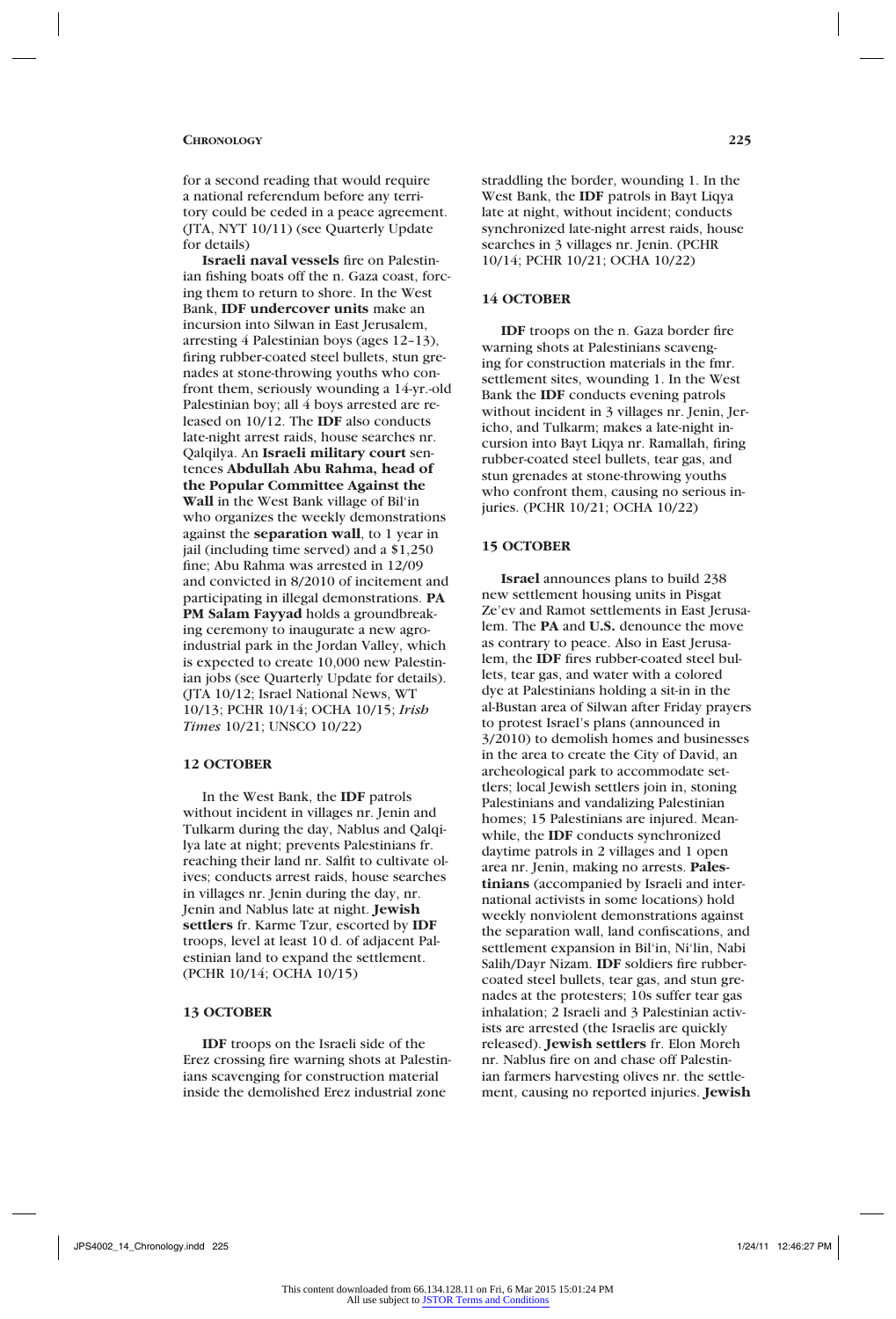**settlers** fr. Zohar settlement e. of Qalqilya set fire to Palestinian olive groves and prevent Palestinian fire engines fr. reaching the area, allowing 100 d. to burn. (NYT, WP 10/16; PCHR 10/21; OCHA 10/22)

# **16 OCTOBER**

**Israel** carries out 2 **air strikes** on armed Islamic Jihad mbrs. preparing to fire rockets fr. the n. Gaza border area, killing **2 Islamic Jihad mbrs.** In the West Bank, the **IDF** beats and fires rubber-coated steel bullets at Palestinian, Israeli, and international activists conducting a nonviolent march from Bayt Umar village to Karme Tzur settlement outside Hebron to protest land confiscations and settlement expansion, moderately injuring 1 American activist. **Jewish settlers** fr. Brakha settlement nr. Nablus attack, drive off Palestinians harvesting olives nearby. (WP 10/18; PCHR 10/21; OCHA 10/22)

### **17 OCTOBER**

**IDF** troops make a brief incursion into s. Gaza nr. Abasan to level areas to clear lines of sight, firing at the surrounding area but causing no reported damage or injuries. In the West Bank, the **IDF** conducts synchronized daytime patrols in 3 villages nr. Jenin, making no arrests; conducts latenight arrest raids, house searches in al-Fara'a r.c. nr. Tubas, Hebron, and Tulkarm (twice). **Jewish settlers** fr. Etzion settlement nr. Hebron pump wastewater onto nearby Palestinian lands (polluting 50 d. of arable land) and confiscate a bulldozer from a Palestinian working on land nearby (also taking his cell phone and ID card). (PCHR 10/21; OCHA 10/22)

#### **18 OCTOBER**

The **IDF** makes another (see 10/17) brief incursion into s. Gaza nr. Abasan to level land to clear lines of sight. In the West Bank, the **IDF** conducts synchronized daytime patrols in 3 villages nr. Tulkarm, making no arrests; conducts synchronized late-night patrols in 2 villages southeast of Jenin, making no arrests; conducts similar late-night patrols in Bal'a village nr. Tulkarm; conducts late-night arrest raids, house searches nr. Hebron. Of note: **Islamic Jihad** in Gaza issues a statement

that "the leadership has taken a crucial decision to disown all members who go out on impromptu missions or under the banner of other organizations, such as those who refer to themselves as Salafists." The statement notably does not explicitly bar mbrs. participation in the PRCs, an umbrella group comprising mbrs. of all Palestinian factions, suggesting that Islamic Jihad, like Hamas, is increasingly worried about radical Islamist groups in Gaza. (AFP 10/18; PCHR 10/21; OCHA 10/22)

#### **19 OCTOBER**

The **IDF** makes 2 brief incursions into Gaza to clear lines of sight along the border e. of Jabaliya r.c. in the n. and al-Qarara in the s., exchanging gunfire with Palestinians in the s., causing no reported injuries. In the West Bank, the **IDF** patrols without incident in Bayt Liqya and Jit nr. Qalqilya during the day and in Jinsafut village nr. Qalqilya late at night; conducts late-night house searches nr. Hebron, making no arrests. **Israel** releases **Hamas-affiliated Palestinian Council mbr. Ali Romanin**, who was detained by the IDF in 2006 as a bargaining chip following the capture of IDF soldier Gilad Shalit. **Jewish settlers**  fr. Beitar Ilit nr. Bethlehem set fire to 30 d. of nearby Palestinian agricultural land, damaging at least 600 trees. OCHA (10/22) reports that in the previous week an ailing 2-yr.-old **Palestinian girl** fr. Gaza died as a direct result of Israel delaying her transfer to an Israeli hospital for treatment. (MNA 10/19; PCHR 10/21; OCHA 10/22)

#### **20 OCTOBER**

An explosion inside a **Hamas** security compound in Rafah damages more than 30 houses, 4 schools, and 1 clinic nearby, injuring 26 Palestinian civilians (including 18 children, 15 of whom were inside their classrooms), mostly by flying glass; the reason for the explosion is unclear. The **IDF**  makes a brief incursion into s. Gaza e. of Khan Yunis to level land along the border to clear lines of sight, firing on surrounding areas to keep Palestinians away, seriously wounding a 65-yr.-old Palestinian harvesting olives 1,000 m away. In the West Bank, the **IDF** raids a coal plant nr. the separation wall w. of Jenin, confiscating 40 tons of wood and sealing the building, saying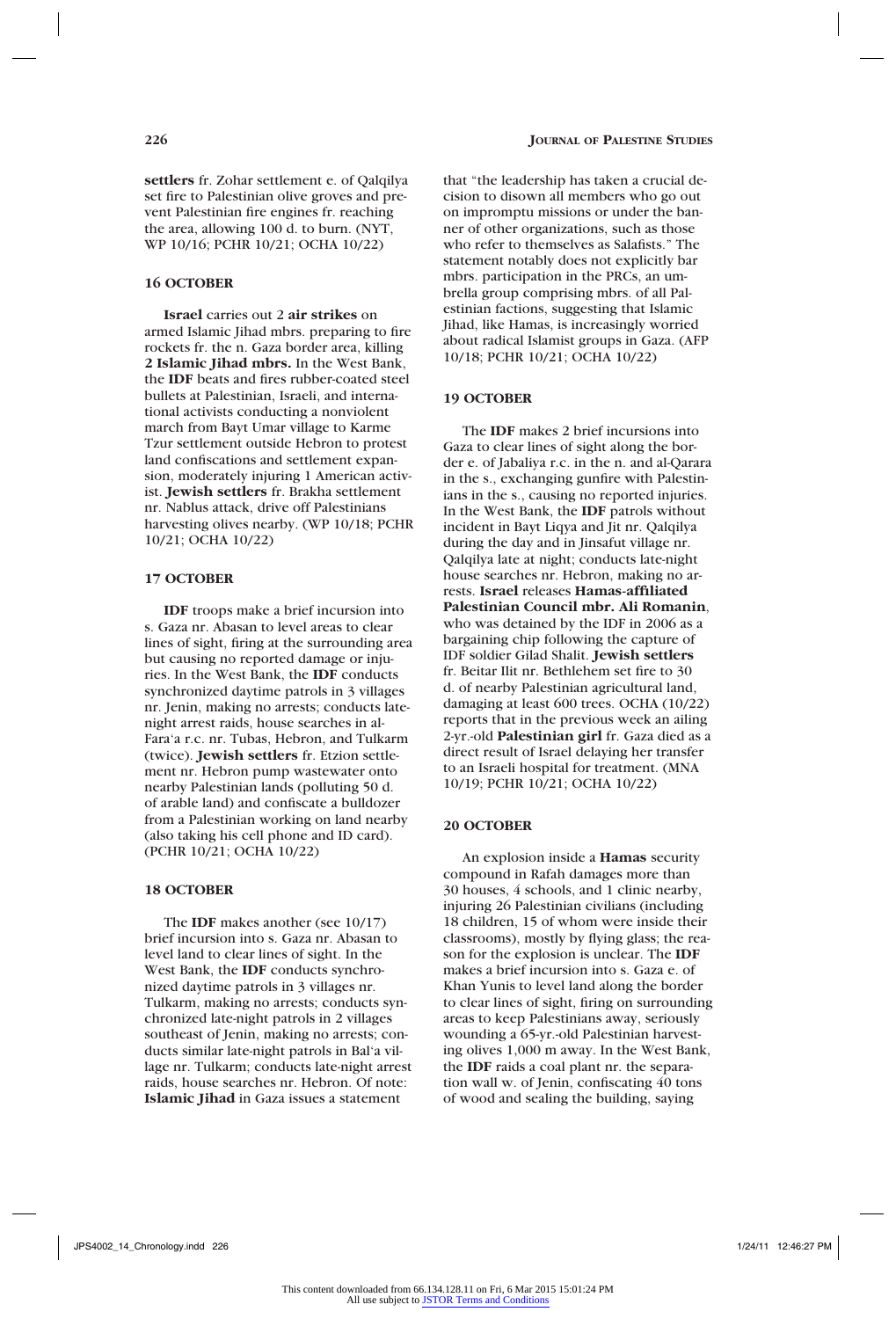that local **Jewish settlers** claimed it was a nuisance; makes a daytime incursion into Barta'a nr. Jenin, raiding several stores and interrogating several Palestinians, but making no arrests; conducts late-night arrest raids, house searches nr. Hebron, Ramallah. **Jewish settlers** fr. Eli settlement nr. Nablus vandalize and set fire to part of a Palestinian school nearby. **Jewish settlers**  fr. Elon Moreh nr. Nablus fire on and chase off Palestinians harvesting olives nearby. **Jewish settlers** fr. Keddumim nr. Qalqilya throw stones at Palestinian vehicles driving on the nearby Nablus–Qalqilya road, causing no injuries. (PCHR 10/21; OCHA 10/22; PCHR 10/28; OCHA 10/29)

### **21 OCTOBER**

The Israeli human rights group **Peace Now** estimates that **Jewish settlers** have started work on 600 settlement housing units in at least 36 settlements since the freeze ended on 9/26. At least half of the construction is to lay foundations for new houses—a priority for settlers in anticipation of reimposition of the temporary settlement freeze, which allowed construction to continue on units that already had their foundations poured. (NYT, WP 10/22) (see Quarterly Update for details)

**Egypt** allows an aid convoy of 140 vans to enter Gaza through the Rafah crossing; the humanitarian goods were provided by London-based pro-Palestinian activists. **Unidentified Palestinians** fire a **mortar** fr. Gaza into Israel, causing no damage or injuries. **IDF** troops on the Israeli side of the Erez crossing fire warning shots at Palestinians scavenging for construction materials inside the destroyed industrial zone, wounding 2. **IDF** troops also enter Gaza briefly to retrieve an unmanned Israeli drone that crashed nr. the northern border. In the West Bank, the **IDF** patrols without incident in villages nr. Jericho, Ramallah, Tulkarm; conducts late-night arrest raids, house searches nr. Hebron. Palestinians report (PCHR 10/21) that in the previous week: (a) the **IDF** confiscated 130 d. of Palestinian agricultural land nr. Qalqilya for construction of a "security road" past Keddumim settlement, and (b) **Jewish settlers** seized and leveled 100 d. of Palestinian agricultural land located between the separation wall and the Green Line, accessible to the Palestinian owners only

through a gate in the fence that the IDF opens only occasionally. In East Jerusalem, **Israeli police** raid and search a Palestinian clothing store. (AFP, JP, PCHR 10/21; NYT 10/22; PCHR 10/28; OCHA 10/29)

### **22 OCTOBER**

**Gaza municipal officials** are forced to shut down 1 of 2 turbines at Gaza's power plant; rolling blackouts spike from 4–6 hrs./day to 16 hrs./day. **IDF** troops on the Israeli side of the Erez crossing fire warning shots at Palestinians scavenging for construction materials inside the demolished industrial zone, wounding 1. In the West Bank, **Palestinians** (accompanied by Israeli and international activists in some locations) hold weekly nonviolent demonstrations against the separation wall, land confiscations, and settlement expansion in Bil'in, Ni'lin, al-Ma'sara nr. Bethlehem, and Nabi Salih/Dayr Nizam. **IDF** soldiers fire rubber-coated steel bullets, tear gas, and stun grenades at the protesters and occupy 1 Palestinian home in Nabi Salih as an observation post; 10s of demonstrators suffer tear gas inhalation, 2 Palestinians and 3 international activists are arrested (the internationals are quickly released), and a Palestinian home in Nabi Salih is set on fire by a tear gas canister. **Jewish settlers** fr. Keddumim settlement nr. Qalqilya vandalize nearby Palestinian homes and a cemetery, spraying graffitti on buildings threatening Palestinians to leave the area or face attack and on gravestones saying: "Here lies the Palestinian state." (PCHR 10/28; OCHA 10/29)

#### **23 OCTOBER**

In the West Bank, **Palestinians** burn an IDF barrier blocking a road into Jayyus village nr. Qalqilya to protest the closure of the road; **IDF** troops enter late in the evening to reestablish the barrier. The **IDF** also beats and fires rubber-coated steel bullets at Palestinian, Israeli, and international activists conducting a nonviolent march from Bayt Umar village to Karme Tzur settlement outside Hebron to protest land confiscations and settlement expansion, injuring and arresting 1 American activist; breaks up a nonviolent protest by Palestinians in Hebron against the closure (since 1994) of Shuhada street; patrols without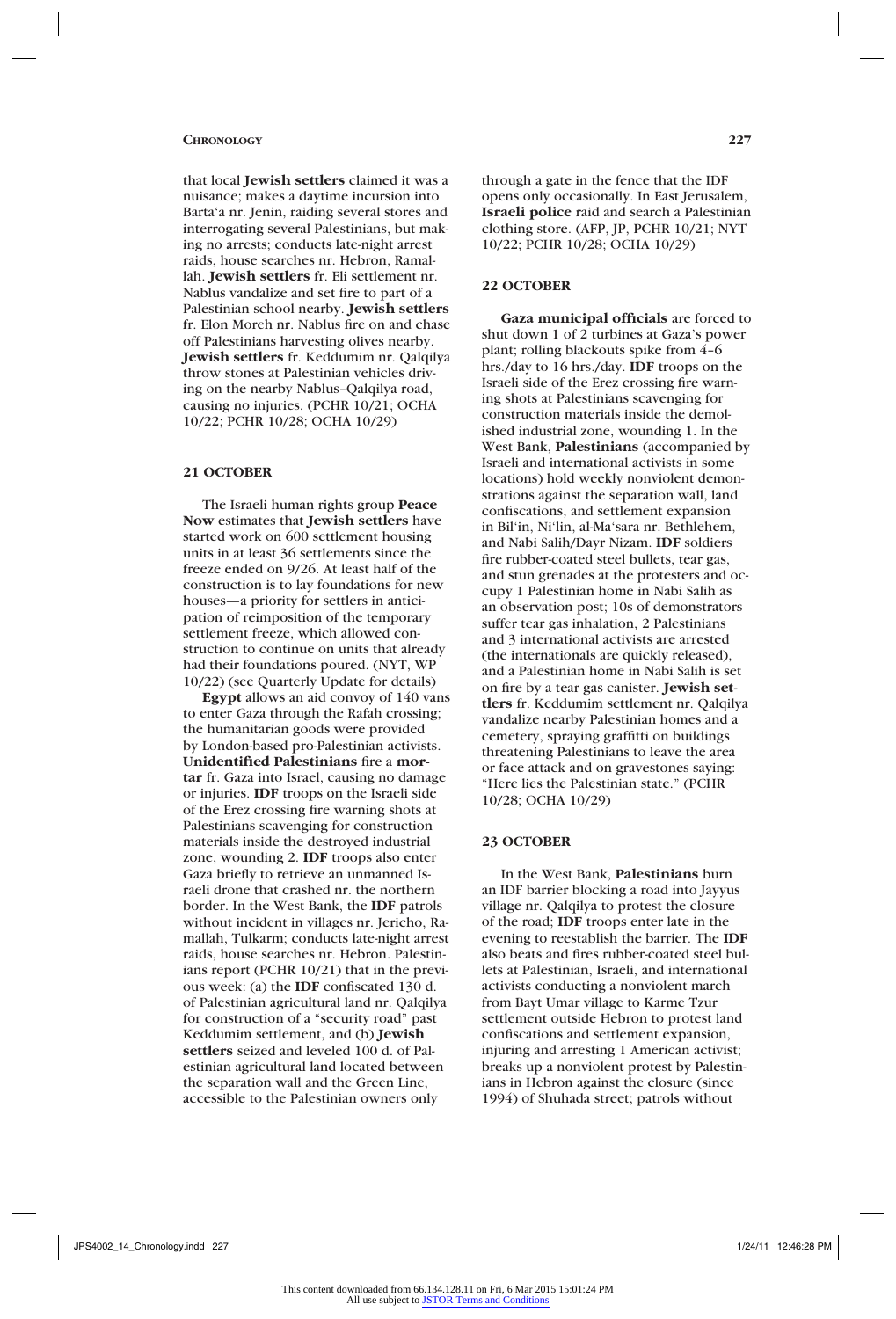incident in Ya'bad village nr. Jenin late in the evening; conducts late-night arrest raids, house searches in Hebron. **Jewish settlers** fr. Eli nr. Nablus, cut down 14 Palestinian olive trees nearby. (PCHR 10/28; OCHA 10/29)

# **24 OCTOBER**

At his weekly cabinet session, **Netanyahu** confirms "intensive contacts" are underway with the **U.S.** on an incentives package to restart peace talks "in such a way that it cannot be halted in a few weeks or months." On or around this date, Netanyahu sends his chief negotiator **Molcho** back to Washington with new proposals for an incentives package; no details are released (IGPO 10/24; WP 10/25; NYT 10/27)

**Israeli** municipal authorities in Jerusalem approve a modified development plan for the Western Wall area that will involve underground tunnels, car parks, bus and police stations, Talmud and tourism centers, and opening of a new gate in the ancient wall around Jerusalem to provide access for Jewish settlers fr. the Silwan area. **Palestinian residents of Silwan**  protesting the new moves clash with **IDF**  troops who enter the neighborhood to disperse them, firing rubber-coated steel bullets, tear gas, and stun grenades, seriously wounding an 11-yr.-old Palestinian boy. **Islamic Jihad** fires 3–4 **mortars** fr. Gaza toward Israel, with only 1 landing inside Israel; no damage or injuries are reported on either side of the border. **Gaza's power plant** receives a fuel shipment from Israel allowing the plant's 2d turbine (shut down on 10/22) to resume operation; rolling blackouts drop back down to 4–6 hrs./day. The **IDF** makes a day-long incursion into s. Gaza to level lands along the border fence e. of al-Qarara to clear lines of sight. In the West Bank, the **IDF** conducts arrest raids, house searches nr. Jenin in the afternoon and nr. Qalqilya late at night. **Jewish settlers** fr. Keddumim heavily damage a Palestinian vehicle that breaks down on the road nr. the settlement. (JP 10/25; MNA 10/25; PCHR 10/28; OCHA 10/29)

### **25 OCTOBER**

**Unidentified Palestinians** fire 5 **mortars** fr. Gaza toward Israel, 2 landing in

Israel and 3 inside Gaza, causing no damage or injuries. In the West Bank, the **IDF**  patrols without incident in 2 villages nr. Tulkarm in the morning; conducts latenight arrest raids, searches nr. Hebron, Salfit. **Jewish settlers** fr. Taffuh nr. Salfit attempt to steal a horse fr. a Palestinian harvesting olives but leave when other Palestinians arrive. The **PA** says that foreign journalists who visit the West Bank through Israeli media facilitators are "unwelcome"—a move seen as an attempt by the PA to control its media image abroad. (JP 10/25; PCHR 10/28; OCHA 10/29; JPI 11/5)

# **26 OCTOBER**

**IDF** troops on the Israeli side of the Erez crossing fire warning shots at Palestinians scavenging for construction materials from the ruins of Palestinian homes nr. the Erez industrial zone, wounding 1. In the West Bank, the **IDF** patrols in Jenin and nearby villages in the morning, making no arrests; patrols without incident in villages nr. Jericho, Ramallah, Tulkarm in the evening; conducts late-night arrest raids, house searches in Nablus. OCHA reports (10/29) that in the previous week, **3 Palestinians** were killed in tunnel-related accidents (2 electrocuted, 1 fell) and 3 were injured (electrocution, suffocation). (PCHR 10/28; OCHA 10/29)

#### **27 OCTOBER**

**IDF** troops on the e. Gaza border fire on Islamic Jihad mbrs. planting roadside bombs nr. the border fence e. of Jabaliya r.c., killing **1 Islamic Jihad mbr.** and damaging a nearby Palestinian home. Earlier in the day, **unidentified Palestinians**  fire 1 **mortar** fr. Gaza into Israel, causing no damage or injuries. **IDF** troops on the n. Gaza border fire warning shots at Palestinians scavenging for construction materials in demolished buildings nr. the border fence n. of Bayt Lahiya, wounding 1. In the West Bank, **IDF** troops and intelligence units raid the homes of 2 local **Hamas** leaders and 1 local **Islamic Jihad** leader in Jenin, stating they had not come to arrest the men but to speak with them; the intelligence officers' questions focus on relations between the PA and Hamas, the prospects for national reconciliation,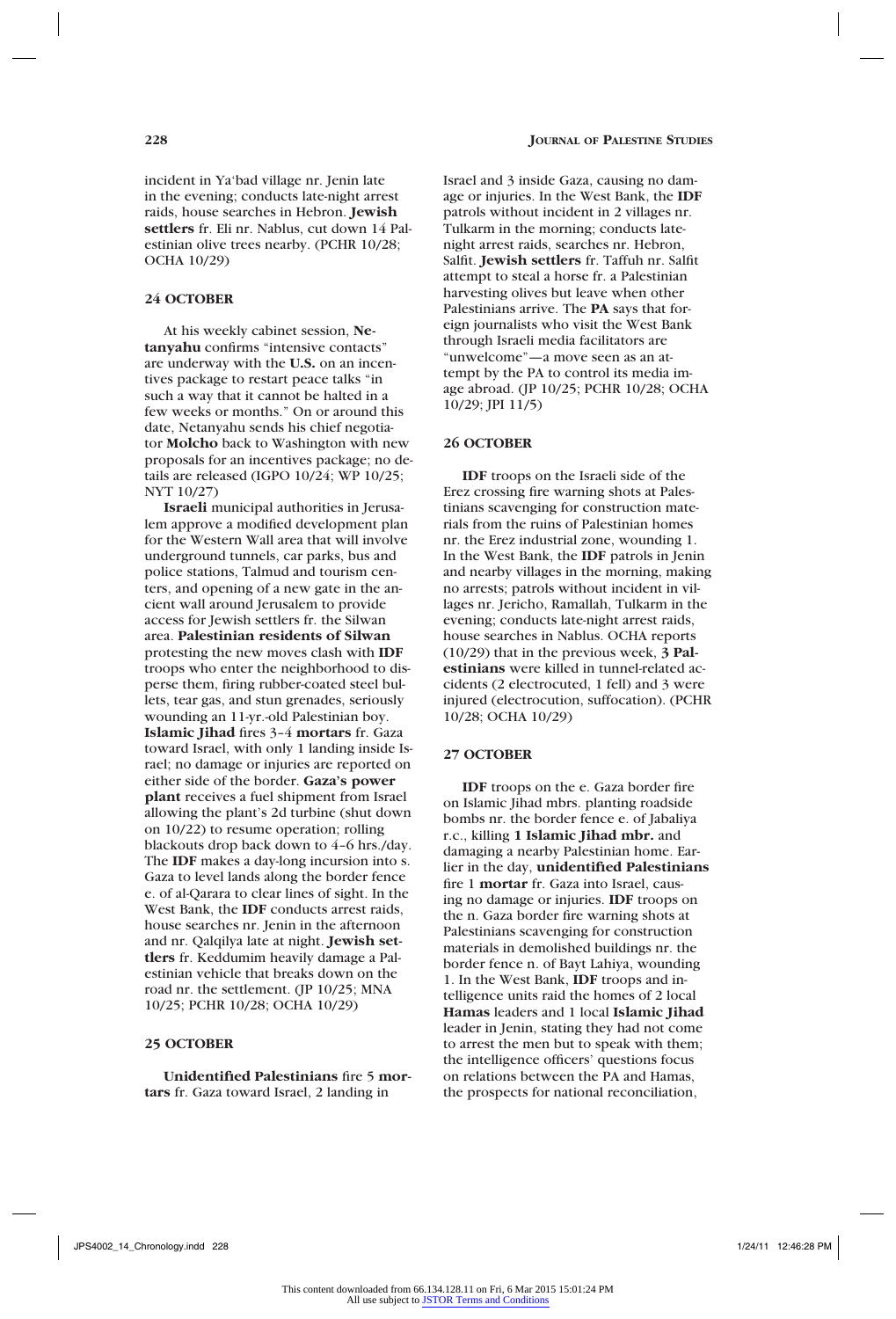Israeli-Palestinian negotiations and prospects for peace, the PA dismissal of Hamas mbrs. fr. public jobs, and the financial and political bans on Hamas. The **IDF** also bulldozes 18 d. of Palestinian agricultural land in Issawiyya nr. Jerusalem; patrols in Bayt Liqya late at night without incident; conducts late-night arrest raids, house searches in Jalazun r.c. nr. Ramallah and nr. Bethlehem, Hebron, Jenin; conducts late-night patrols in Tulkarm, stopping Palestinian drivers to search their vehicles and check their IDs. **Palestinians** in Dayr al-Khattab village nr. Nablus report that in the previous wk. settlers fr. nearby Elon Moreh settlement pumped wastewater onto the villages agricultural lands, damaging 220 olive trees. Inside Israel, **100s of Israeli police** escort **10s of right-wing Jewish extremists** chanting "death to terrorists" on a march through the Israeli-Palestinian town of Umm al-Fahm in a show of force, sparking stone-throwing clashes with Palestinian residents; Israeli police respond with tear gas, stun grenades, and batons; 10 people are arrested, and around 24 injured (including 2 Israeli Arab MKs). (*Financial Times*, YA 10/27; NYT, PCHR 10/28; PCHR 11/4; OCHA 11/5)

#### **28 OCTOBER**

**Unidentified Palestinians** fire a **mortar** fr. Gaza into Israel, causing no damage or injuries. In the West Bank, the **IDF** conducts evening and late-night patrols in village nr. Jericho and in Ramallah, making no arrests. (JP 10/28; PCHR 11/4; OCHA 11/5)

#### **29 OCTOBER**

**IDF** troops on the n. Gaza border fire warning shots at Palestinians scavenging for construction materials inside the former settlement sites, wounding 1. Also in Gaza, **10,000s of Palestinians** turn out for a rally commemorating **Islamic Jihad**'s 23d anniversary. Addressing the crowd by telephone from Damascus, the movement's head, **Abdallah Shallah**, denounces the PA for having resumed direct talks with Israel, calls any formal agreement with Israel "forbidden religiously and politically," and says the duty of all Palestinians should be to "eliminate" Israel. In the West Bank, the **IDF** patrols in and around Tulkarm twice

during the day, making no arrests. **Palestinians** (accompanied by Israeli and international activists in some locations) hold weekly nonviolent demonstrations against the separation wall, land confiscations, and settlement expansion in Bil'in, Ni'lin, Nabi Salih/Dayr Nizam. **IDF** soldiers fire rubbercoated steel bullets, tear gas, and stun grenades at the protesters; 10s suffer tear gas inhalation and 7 Palestinians are moderately injured. **Jewish settlers** from Shvut Rachel settlement nr. Ramallah, who have leveled 280 d. of adjacent Palestinian agricultural land since 10/24, place 9 new mobile homes on the cleared plot, effectively expanding the settlement. (NYT 10/30; PCHR 11/4; OCHA 11/5)

#### **30 OCTOBER**

**Unidentified Palestinians** fire 2 **mortars** fr. Gaza into Israel, causing no damage or injuries. In the West Bank, the **IDF** raids an olive press in Jit nr. Qalqilya, arresting the owner and confiscating a bulldozer. (JP 10/30; PCHR 11/4; OCHA 11/5)

#### **31 OCTOBER**

**IDF** troops on the n. Gaza border fire warning shots at Palestinians scavenging for construction material in the fmr. settlement sites, wounding 1. **Hamas's acting FM Mahmud Zahhar** warns that Gazans who fire rockets at Israel violate an agreement among Palestinian factions not to initiate strikes on Israeli targets and face possible arrest. In the West Bank, the **IDF** patrols in 2 villages nr. Jericho and Jenin in the morning, making no arrests; makes a late-night raid into Mazra'a village nr. Ramallah, patrolling streets and firing rubbercoated steel bullets, tear gas, stun grenades at stone-throwing youths who confront them, causing no serious injuries; makes a late-night raid on a Palestinian apartment building in Ya'bad village nr. Jenin, photographing it and questioning the owner; conducts late-night arrest raids, house searches in al-Askar r.c. and nearby Nablus, in Hebron, and nr. Salfit. **Jewish settlers** fr. Shilo settlement throw stones at Palestinians driving on the nearby Nablus– Ramallah road, causing no injuries. In East Jerusalem, **Israeli security forces** raid and search a Palestinian home in the al-Bustan area of Silwan early in the morning,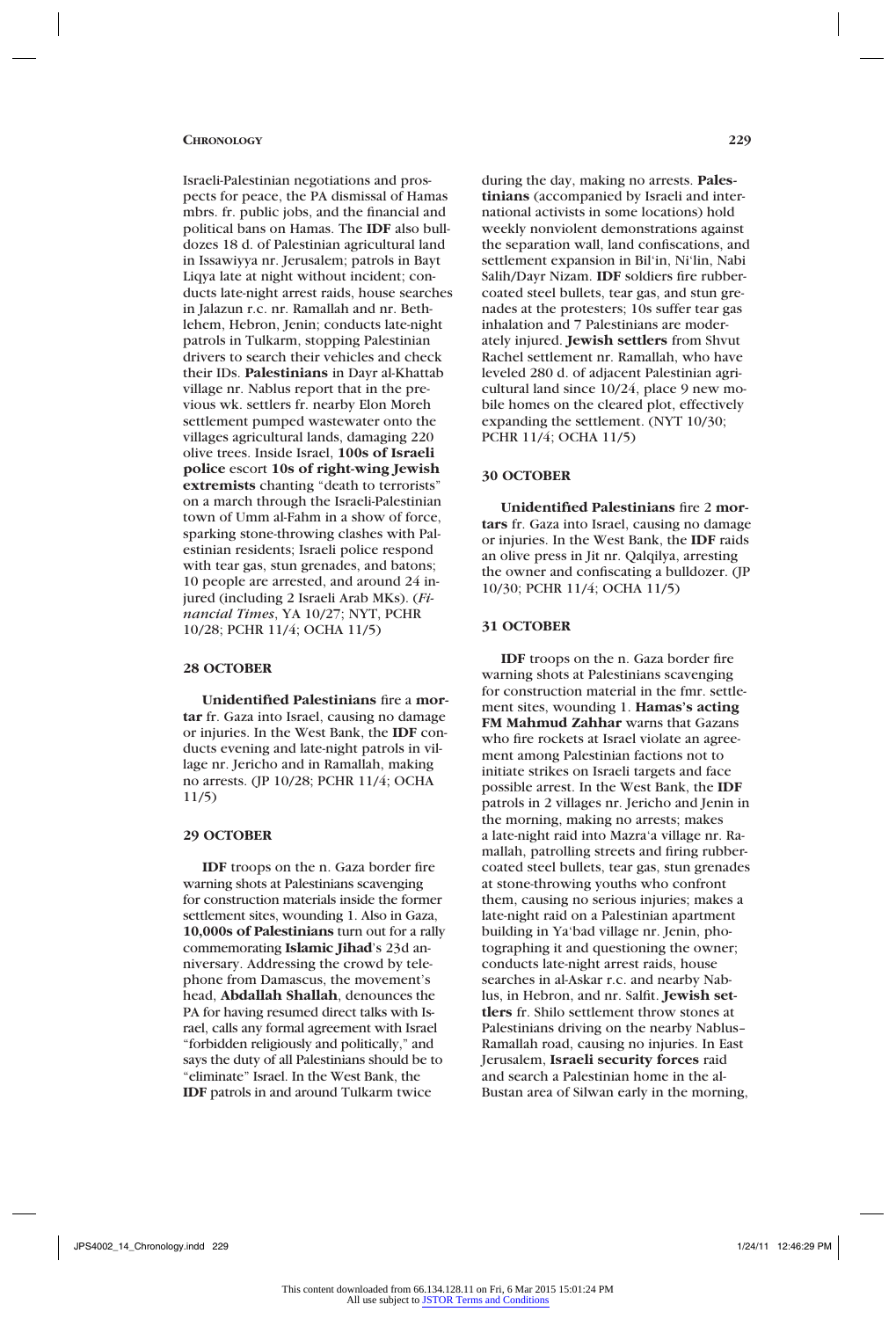arresting 2 Palestinians. (*al-Hayat* 10/31; PCHR 11/4; OCHA 11/5)

### **1 NOVEMBER**

**Israeli naval vessels** fire on Palestinian fishing boats off the Gaza coast, forcing them to return to shore. **IDF** troops on the n. Gaza border fire warning shots at Palestinians scavenging for construction materials in the fmr. settlement sites, causing no injuries. In the West Bank, the **IDF** sets up a temporary checkpoint inside Tulkarm, stopping Palestinians to check their IDs, withdrawing without incident; makes a daytime raid on a carpentry shop nr. Salfit, arresting 1 Palestinian; enters Madama village nr. Nablus in the evening, imposing a curfew, ordering shops to close, searching several homes, but making no arrests; conducts late-night arrest raids, house searches nr. Hebron. **Jewish settlers** fr. Karme Tzur nr. Hebron, escorted by **IDF** troops, level Palestinian agricultural land (grape vines, almond trees); 70 d. have been leveled in the past 3 wks. (PCHR 11/4; OCHA 11/5)

# **2 NOVEMBER**

**IDF** troops on the n. Gaza border fire on Palestinians scavenging for construction materials at a demolished garbage collection center, wounding 1. **IDF** troops on the s. Gaza border shoot, wound an unarmed Palestinian who strays nr. the border fence e. of Abasan. In the West Bank, the **IDF** enters Tulkarm in the morning, patrolling streets and photographing the Palestinian Technical College; conducts late-night arrest raids, house searches nr. Tulkarm. In East Jerusalem, **Israeli authorities** demolish a Palestinian car wash, auto repair shop, and 2 other portable structures in Bayt Hanina. (OCHA reports that another 7 Palestinian structures were demolished in Issawiyya and al-Tur between 10/27 and 11/2.) Meanwhile, at a dedication ceremony in Dahiyat al-Barid (in East Jerusalem but on the Palestinian side of the separation wall), PA PM **Fayyad** announces that the PA has renovated 15 schools in East Jerusalem in defiance of Israel's ban on PA activity in East Jerusalem, saying "we are translating steadfastness into facts on the ground." Fayyad had planned to attend the inauguration of the new schools in Shaykh Jarrah and Shu'fat

as well, but decided not to after **Netanyahu** pointedly renewed (11/1) his ban on allowing Palestinian leaders to carry out official business in the city and ordered security services to halt the visit if Fayyad proceeded. The **Court of First Instance in Gaza** sentences a Palestinian man to death by hanging for kidnapping and killing a 9-yr.-old girl in 2004. (JTA, UNSCO 11/2; NYT 11/3; PCHR, WJW 11/4; OCHA 11/5; see also AFP, HA 11/1)

#### **3 NOVEMBER**

In the morning, **Israel**i drones make an **air strike** on a car driving w. of Gaza City, assassinating **Army of Islam (AOI) senior mbr. Muhammad al-Nemnem**, wounding 2 bystanders; Israel later accuses Nemnem of involvement in "attacks against Israeli and U.S. targets in the Sinai Peninsula." The **IDF** makes a brief incursion into c. Gaza e. of al-Bureij r.c. to level land and clear lines of sight; an Israeli tank fires a shell at the surrounding area, but no damage or injuries are reported. In the West Bank, the **IDF** patrols without incident in al-Yamun village in the afternoon; conducts late-night arrest raids, house searches in and around Hebron and in Nabi Salih. In East Jerusalem, **Israeli security forces** conduct early morning arrest raids, house searches in Silwan, detaining 5 Palestinians (including 4 children ages 13–16). Of note: Israel prevents **fmr. PA PM and negotiations adviser Ahmed Qurai'** from crossing into Jordan via the Allenby crossing, citing a previously unannounced decision by the government that from now on only Pres. **Abbas** and PM **Fayyad** would receive special treatment; Israeli security officials say the decision had to do with Qurai''s recent statements denouncing Israel's settlement policy. The **PASF** for the 1st time arrests a Palestinian for selling goods made in a Jewish settlement, enforcing the PA's 4/2010 law prohibiting the sale of settlement-produced products (see Quarterly Updates in *JPS* 156–57); the defendant is jailed in Bethlehem pending trial. (MNA, YA 11/3; NYT, PCHR, UNSCO 11/4; OCHA 11/5; OCHA, PCHR 11/11)

### **4 NOVEMBER**

In the West Bank, the **IDF** bulldozes Palestinian land around Eli settlement;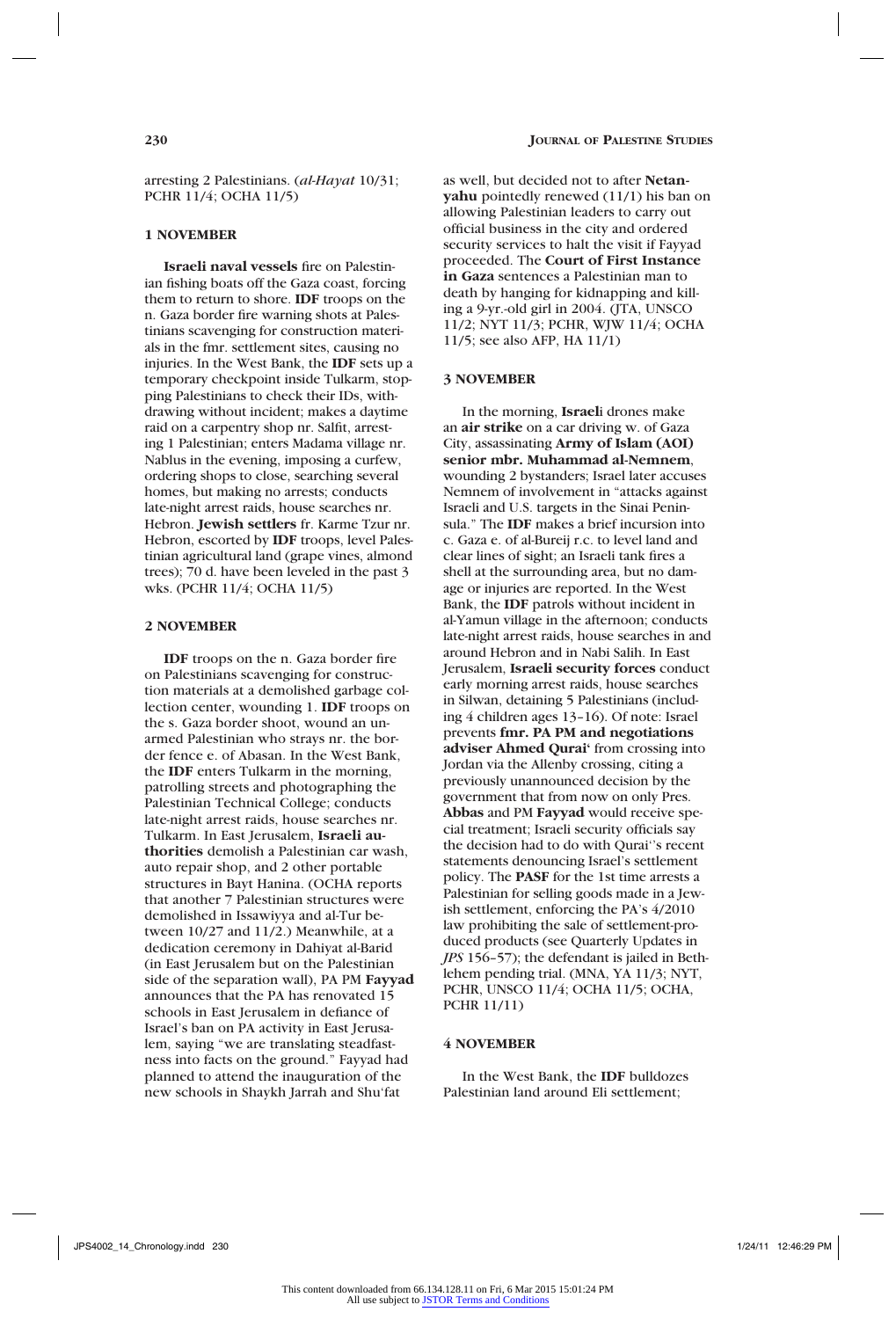patrols without incident in villages nr. Jenin, Ramallah, and Tulkarm; patrols in Bayt Liqya late in the evening, firing rubber-coated steel bullets, tear gas, stun grenades at stone-throwing Palestinian youths who confront them, causing no serious injuries. **Jewish settlers** escorted by **IDF**  troops enter Nablus to pray at Joseph's Tomb and afterward harass local Palestinians. (OCHA, PCHR 11/11)

#### **5 NOVEMBER**

In the West Bank, the **IDF** patrols without incident in Jenin in the morning and in Azun late at night. **Palestinians** (accompanied by Israeli and international activists in some locations) hold weekly nonviolent demonstrations against the separation wall, land confiscations, and settlement expansion in Bil'in, Ni'lin, Nabi Salih/Dayr Nizam. **IDF** soldiers fire rubber-coated steel bullets, tear gas, and stun grenades at the protesters; 10s suffer tear gas inhalation and 1 Israeli activist and 1 Palestinian photographer are slightly injured. (OCHA, PCHR 11/11)

# **6 NOVEMBER**

In retaliation for Israel's assassination of an AOI mbr. on 11/3, the **PRCs** fire a Qassam **rocket** fr. Gaza into Israel, causing no damage or injuries. In response, the **IDF**  makes 2 **air strikes** destroying a smuggling tunnel on the Rafah border (causing no injuries) and hitting a Hamas target in Khan Yunis (lightly injuring 1 Palestinian in a home nearby). In the West Bank, the **IDF** patrols without incident in 2 villages nr. Qalqilya, 1 nr. Jenin; conducts latenight arrest raids, house searches in and around Bethlehem and neighboring Dahaysha r.c. and nr. Hebron. (AFP, YA 11/6; OCHA, PCHR 11/11)

# **7 NOVEMBER**

The **Arab League** postpones its planned 11/9 meeting until after the 11/16–20 Eid al-Adha holiday to give ongoing U.S.-Israeli talks a final chance to reach an arrangement that would allow continuation of Israeli-Palestinian direct talks. (MNA 11/7; *Foreign Policy* 11/9) (see Quarterly Update for details)

**Netanyahu** arrives in the U.S. on a 5-day visit to attend the **Jewish Federations of North America (JFNA)** general assembly in New Orleans and consult with U.S. officials (excluding Obama, who left on 11/5 for a 10-day trip to South East Asia). On the sidelines of the JFNA assembly today, he meets with **VP Joe Biden** for talks that focus primarily on **Iran** (see Quarterly Update for details). (WP 11/9; WJW 11/11)

**IDF** troops on the Israeli side of the Erez crossing fire warning shots at Palestinians scavenging for construction materials inside the industrial zone, wounding 1. **IDF** troops make a brief incursion into c. Gaza to level lands along the border fence e. of Gaza Valley village. In the West Bank, the **IDF** conducts a rare daytime house search nr. Jenin; patrols without incident 2 villages nr. Jenin during the day; conducts late-night arrest raids, house searches nr. Qalqilya (also detonating explosives in a store on the 1st floor of a Palestinian building, causing heavy damage), Ramallah. (OCHA, PCHR 11/11)

#### **8 NOVEMBER**

**Israel's Interior Min.** says it will move forward with plans to build 1,300 new Jewish settlement housing units in East Jerusalem (978 in Har Homa/Jabal Abu Ghunaym, 320 in Ramot). At the same time, **Israel** issues construction tenders for 800 units in the West Bank settlement of Ariel, which Israel intends to keep under final status. Meanwhile, **Israel's Jerusalem municipal authorities** issue a report stating that the municipality is currently building more than 13,500 housing units for Jews in various Arab neighborhoods in East Jerusalem. The **UN**, **U.S.**, and **PA** denounce the plans (see Quarterly Update for details). In the West Bank, the **IDF** patrols without incident in Zayta village nr. Tulkarm in the morning; patrols in Bayt Liqya late at night, firing rubbercoated steel bullets, tear gas, stun grenades at stone-throwing Palestinian youths who confront them, causing no serious injuries. (HA, JAZ, MNA, YA 11/8; HA, NYT, WP, WT 11/9; OCHA, PCHR 11/11)

Pres. **Obama** dispatches **U.S. Sen. John Kerry**, chairman of the Senate Foreign Relations Committee, on a 3-day regional tour of the Middle East, with stops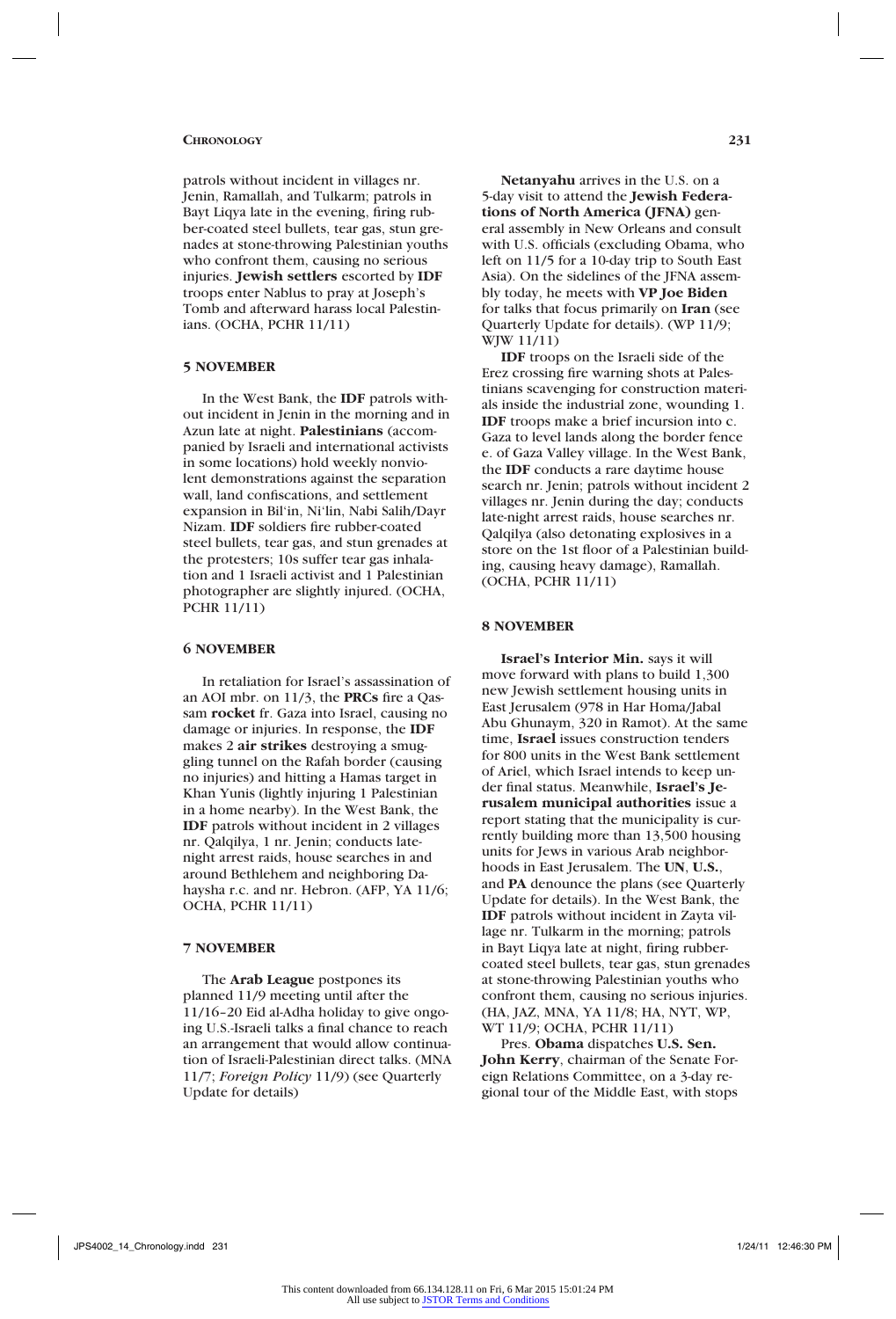in **Syria** (to warn Damascus against interfering in Lebanon), **Turkey** (to urge Turkey to repair its ties with Israel), **Lebanon**  (to show support for Pres. Michel Suleiman), and **Israel** and **Ramallah** (to explore ways of reviving the peace talks). (XIN 11/8; AP 11/9; NYT 11/11) (see Quarterly Update for details)

### **9 NOVEMBER**

Pres. **Obama**, asked during his trip to Indonesia about his reaction to Israel's 11/8 construction announcement, states sharply that "this kind of activity is never helpful when it comes to peace negotations. I'm concerned that we're not seeing each side make the extra effort . . . to get a breakthrough. Each of these incremental steps can end up breaking trust." Hours later, **Netanyahu**'s office responds saying "Jerusalem is not a settlement. It is the capital of the State of Israel. . . . Israel sees no link between the peace process and its development plans in Jerusalem." (IFM, Israel Radio News [Internet], MNA, REU 11/9; NYT, WT 11/10)

**Israeli tax authorities and border police** seal the entrances to the Jerusalem suburb of Issawiyya, checking Palestinians leaving and entering the village and raiding businesses in search of Palestinian tax evaders. Border police fire rubber-coated steel bullets at stone-throwing Palestinian youths who confront them, injuring 19 Palestinian children (ages 10–15); 1 Israeli border policeman is also injured. Also in East Jerusalem, **Israeli authorities** raid, search 2 Palestinian homes in Silwan, arresting 2 Palestinians. **Silwan residents** report that in recent weeks, Israeli authorities have stepped up arrests of young Palestinian men in Issawiyya and Silwan, and that Jewish settlers and settlement guards in Silwan have been accosting local Palestinians more frequently, generating almost daily low-grade clashes. The **IDF** conducts arrest raids, house searches in Issawiyya later in the evening; and conducts latenight arrest raids, house searches in and around Hebron and nearby al-'Arub r.c., in al-Bireh (searching the home of **Palestinian Council secy. Mahmud al-Ramahi**, but making no arrests; Ramahi was one of the Hamas-affiliated elected PC mbrs. that Israel arrested after the 2006 capture of Shalit to pressure Hamas but he

was recently released; 7 Hamas-affiliated PC mbrs. are still jailed by Israel), and nr. Tulkarm. Meanwhile, the **IDF** makes brief incursions into n. Gaza nr. Bayt Lahiya and c. Gaza e. of al-Maghazi r.c. to bulldoze Palestinian lands along the border fence to clear lines of sight. **Unidentified Palestinians** fire 2 **mortars** fr. Gaza toward Israel, 1 landing in Israel and 1 inside Gaza, causing no damage or injuries. OCHA (11/11) reports that in the previous wk., the **IDF** imposed at least 8 new barriers to Palestinian travel around Hebron. (YA 11/9; NYT 11/10; OCHA, PCHR 11/11)

#### **10 NOVEMBER**

In Gaza, **IDF** helicopter gunships fire on Palestinians scavenging construction material fr. the destroyed Dahaniyya airport in s. Gaza, causing no injuries. **IDF**  troops on the Israeli side of the Erez crossing fire warning shots at Palestinians scavenging for construction materials inside the industrial zone, wounding 1. **IDF**  troops make a brief incursion into n. Gaza to level lands along the border fence n. of Bayt Hanun to clear lines of sight. In the West Bank, the **IDF** seals Issawiyya in an effort to contain ongoing stone-throwing clashes with local Palestinians angry over Israel's recent Judaization efforts, tax raids, and increased arrests of local youths (see 11/9). After weeks of monitoring by the **PA General Intelligence Service**, **PA police** in Qalqilya arrest **atheist blogger Walid Husayin** for posting satirical rants against the Qur'an on Facebook, marking the first time the PA has arrested anyone for their religious views; the charges against him of heresy for "insulting the divine essence" can carry a sentence of life in prison. (AP, PCHR, WorldMag online 11/11; NYT 11/12, 11/16; OCHA 11/24; PCHR 11/25)

#### **11 NOVEMBER**

In New York, Secy. of State **Clinton**  and **Netanyahu** meet for 7 hrs. (including at least 2 hrs. one-on-one) to finalize an incentives package and discuss other steps toward reviving peace talks. (NYT, WP 11/12) (see Quarterly Update for details)

**IDF** troops on the s. Gaza border shell an open area and vacant home e. of Abasan village where a group of armed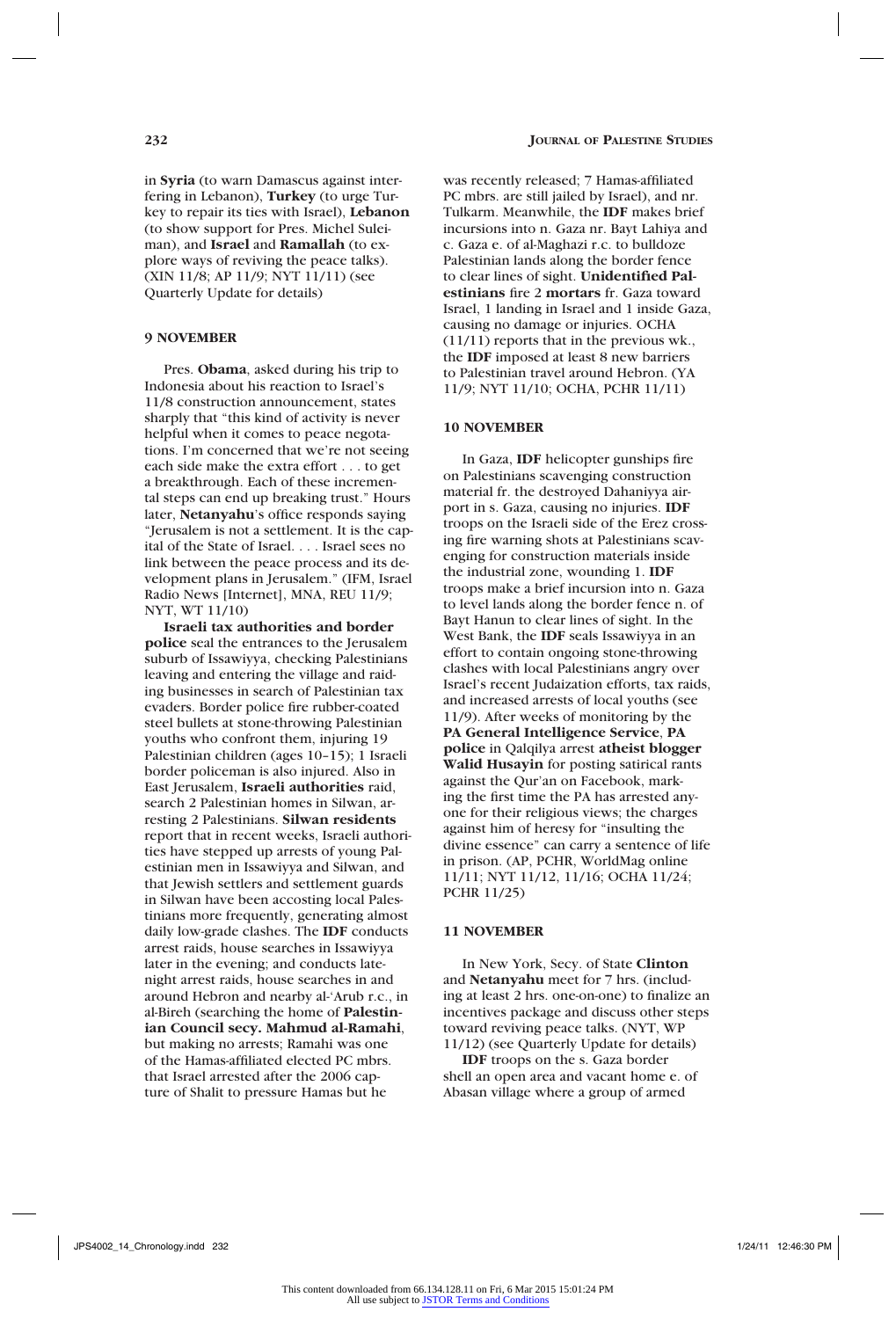Palestinians were assembling, causing no reported casualties. In the West Bank, the **IDF** enters Jit village nr. Qalqilya to evacuate and close a secondary school where children were holding an assembly commemorating the 6th anniversary of Yasir Arafat's death; sends undercover units into Jab'a village nr. Jenin in the afternoon, raiding a home and detaining 1 Palestinian; patrols in Zabbuba village nr. Jenin in the afternoon, firing on stone-throwing youths who confront them, causing no injuries: conducts late-night house searches in and around Hebron and in Bil'in, making no arrests; conducts late night patrols without incident in Tulkarm town and r.c. **Jewish settlers** stone Palestinian vehicles on the Nablus–Ramallah road. (OCHA 11/24; PCHR 11/25)

### **12 NOVEMBER**

**IDF** troops on the Israeli side of the Erez crossing fire warning shots at Palestinians scavenging for construction material inside the demolished industrial zone, wounding 1. In the West Bank, the **IDF** conducts synchronized late-night incursions into Salfit and 2 nearby villages, searching several homes and summoning 4 Palestinians for interrogation. **Palestinians** (accompanied by Israeli and international activists in some locations) hold weekly nonviolent demonstrations against the separation wall, land confiscations, and settlement expansion in Bil'in, Ni'lin, Nabi Salih/Dayr Nizam. **IDF** soldiers fire rubbercoated steel bullets, tear gas, and stun grenades at the protesters; 2 Palestinians are lightly injured by tear gas canisters and 10s suffer tear gas inhalation. (OCHA 11/24; PCHR 11/25)

# **13 NOVEMBER**

**IDF** troops on the Israeli side of the Erez crossing fire warning shots at Palestinians scavenging for construction materials inside the demolished industrial zone, wounding 1. In the West Bank, the **IDF** enters Burin village nr. Salfit at midday,

searching 2 homes and summoning 2 Palestinians for interrogation; fires tear gas and stun grenades to disperse Palestinians and international activists demonstrating against Israeli land seizures nr. Bayt Umar nr. Hebron and Iraq Burin village nr. Nablus, causing only light injuries; conducts late-night patrols without incident in a village nr. Qalqilya; conducts late-night house searches in Dahaysha r.c. nr. Bethlehem and a village nr. Qalqilya, summoning 1 Palestinian for interrogation and arresting another. (OCHA 11/24; PCHR 11/25)

#### **14 NOVEMBER**

In the West Bank, the **IDF** patrols in al-'Araqa village nr. Jenin in the morning, questioning Palestinians on the street and summoning 4 for interrogation; conducts patrols without incident in 3 villages nr. Ramallah and Salfit during the day and in Qabatya nr. Jenin late at night; conducts late-night arrest raids, house searches nr. Hebron. **IDF** soldiers also make a late-night incursion into Tulkarm where they raid a home and business, confiscating money, personal property, and business assets, saying they are implementing an Israeli court order to confiscate \$650,000 that the father of the family (currently jailed in Israel) confessed to receiving from **Hamas** as compensation for his company, which was destroyed by arson in 6/2007 during rioting over Hamas's takeover of Gaza (see Quarterly Update for details). A **Jewish settler** fr. Einav settlement deliberately runs down a Palestinian roadside vendor nr. Tulkarm, moderately injuring him; the IDF detains the settler at a nearby checkpoint for questioning. (WP 11/15; OCHA 11/24; PCHR 11/25)

# **15 NOVEMBER**

In the West Bank, the **IDF** patrols without incident in Ya'bad village nr. Jenin in the morning; conducts late-night house searches nr. Hebron, making no arrests. (OCHA 11/24; PCHR 11/25)